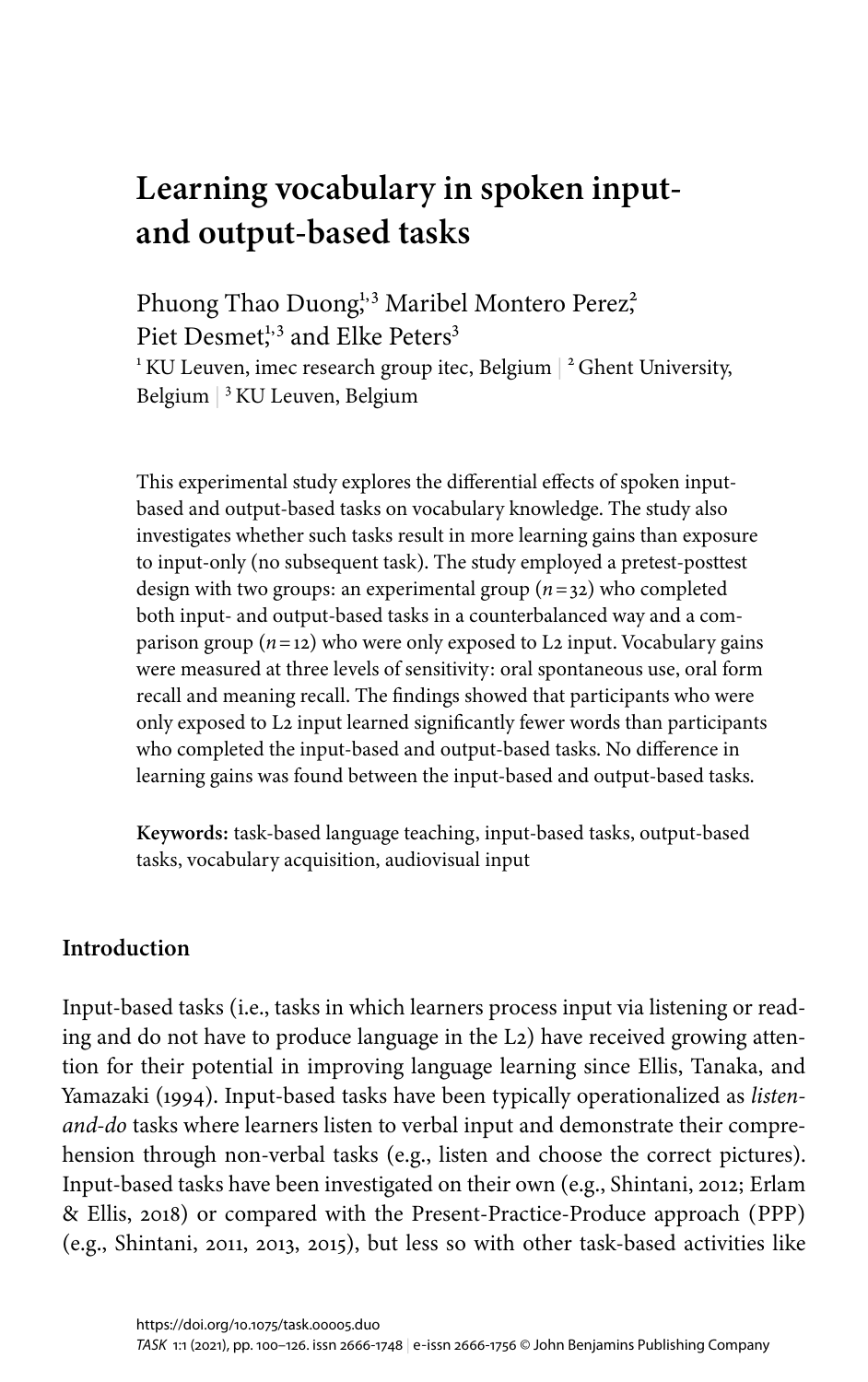output-based tasks (i.e., tasks in which learners are engaged in producing meaningful spoken or written output in the L2). An exception is [Duong et](#page-21-2) al. (in [press\),](#page-21-2) who compared the effects of input- and output-based tasks on L2 vocabulary learning as measured by means of written vocabulary tests. It was found that input-based tasks were more suited to learning the meaning of words, while output-based tasks were more beneficial for giving the L2 form. An open question is whether the results would be the same if the tasks and tests were performed in the spoken mode (i.e., speaking tasks and spoken vocabulary tests which require learners to say the responses). It is important to examine this issue because speaking and writing are assumed to pose different demands on cognitive involvement, which might lead to differences in language acquisition [\(Halliday, 1989](#page-21-3); [Manchón](#page-22-0) [& Williams, 2016](#page-22-0)). Additionally, while several vocabulary learning studies have explored the effects of input with follow-up word-focused activities in comparison with input-only without follow-up activities on vocabulary learning (e.g., [Hill](#page-21-4) [& Laufer, 2003;](#page-21-4) [Mason & Krashen, 2004;](#page-22-1) [Min, 2008](#page-22-2); [Peters, Hulstijn et](#page-22-3) al., 2009), there are few task-based studies that compare the effects of input followed up by tasks with input-only without any follow-up tasks. To fill these gaps, our study investigates the differential effects of input- and output-based tasks on L2 vocabulary learning in the spoken mode. In addition, we compared the effects of inputonly without follow-up tasks with input- and output-based tasks to investigate whether the follow-up task contributed to the effects of meaningful input on L2 vocabulary learning.

#### **Background**

Within task-based language teaching (TBLT), a 'task' is commonly conceptualized as a meaning-focused activity in which meaning is primary, learners' linguistic resources are not restricted, there is some kind of information gap between interlocutors, and linguistic outcome is not the main task outcome ([Ellis, 2003\)](#page-21-5). However, a task can also be form-focused, i.e., designed to provide learners with opportunities to use a specific linguistic form (e.g., vocabulary, grammar) in the task. While numerous TBLT studies have focused on grammar (for a review, see [Ellis, 2003](#page-21-5)), fewer studies have focused on vocabulary learning [\(Duong et](#page-21-2) al., in [press;](#page-21-2) [Erlam & Ellis, 2018](#page-21-1); [Shintani, 2011](#page-23-1), [2013](#page-23-2), 2015). Additionally, output-based tasks seem to have received more attention from TBLT researchers, viz. 85 outputbased studies (for a review, see [Plonsky & Kim, 2016](#page-22-4)) than input-based tasks. In the next sections, we will review the literature related to the role of input- and output-based tasks in L2 vocabulary learning. Given that our focus is on the spo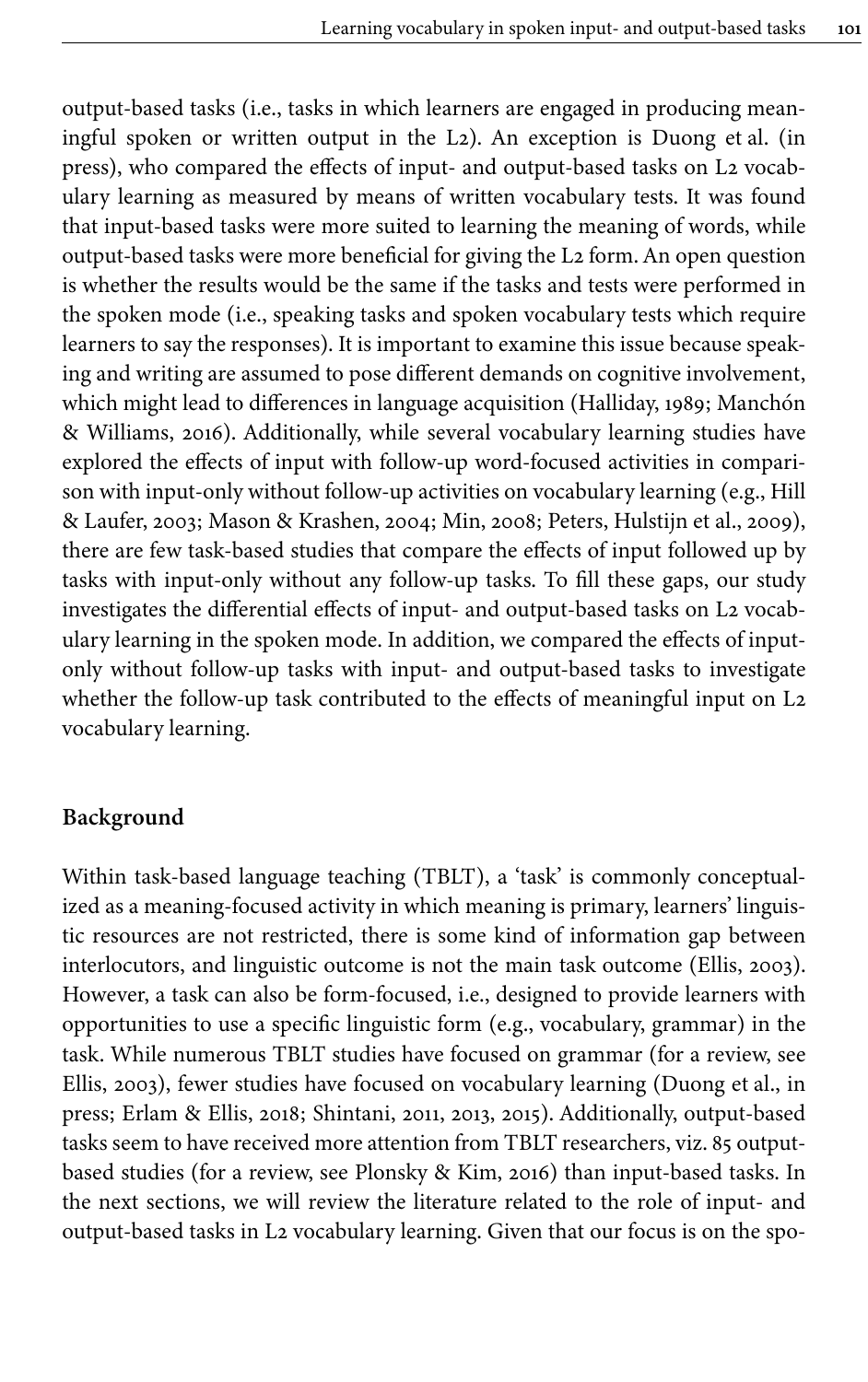ken mode, we will discuss mainly studies examining oral (input- and outputbased) tasks.

#### Output-based tasks

Swain's [\(1998,](#page-23-4) [2005](#page-23-5)) Output Hypothesis argues that exposure to input only is insufficient for learners to achieve nativelike L2 competence because of the lack of opportunities for language production and focus on form. In light of that theoretical argument, a wealth of task-based studies has examined the role of outputbased tasks in L2 learning and revealed that grammar learning can be improved by output-based tasks (for a review, see [Plonsky & Kim, 2016](#page-22-4)). The few studies that have focused on vocabulary learning explored the effects of output-based tasks after learners had been exposed to L2 input. For instance, [Kim \(2008\)](#page-22-5) measured intermediate ESL learners' vocabulary gains after they had listened to an L2 text containing target single words and orally reconstructed the text in the L2. [Nassaji and Tian \(2010\)](#page-22-6) conducted an experimental study with low-intermediate ESL learners who performed oral output tasks in L2 after listening to an L2 text and doing a form-meaning matching exercise. Both studies found that outputbased tasks could improve vocabulary knowledge at the level of word meaning.

Recently, [Nguyen & Boers \(2018\)](#page-22-7) explored the effect of an oral summary task on L2 vocabulary uptake after watching a TED Talk. Sixteen upper-intermediate EFL learners viewed an L2 TED Talk twice, but the experimental group had to orally summarize in the L2 between the first and the second viewing of the talk while the control group did not. The results showed that the experimental group outperformed the control group in the meaning recall test (i.e., L2-L1 translation test). However, given the limited sample size, care should be taken when generalizing these findings. In short, it has been demonstrated that output-based tasks may foster vocabulary learning, but previous research has mainly focused on L2 learners' acquisition of word meaning. Thus, it remains unclear whether outputbased tasks have a direct effect on other aspects of vocabulary knowledge such as form and use.

#### Input-based tasks

Research suggests that input-based tasks may improve vocabulary learning as well (e.g., [Erlam & Ellis, 2018;](#page-21-1) [Shintani, 2012\)](#page-23-0). Conceptualized as a type of formfocused tasks, input-based tasks are typically designed to engage learners in input comprehension, and attract their attention to specific linguistic features in a meaningful context ([Ellis, 2003\)](#page-21-5). Input-based tasks have frequently been operationalized as *listen-and-do* tasks (i.e., tasks where learners have to listen to verbal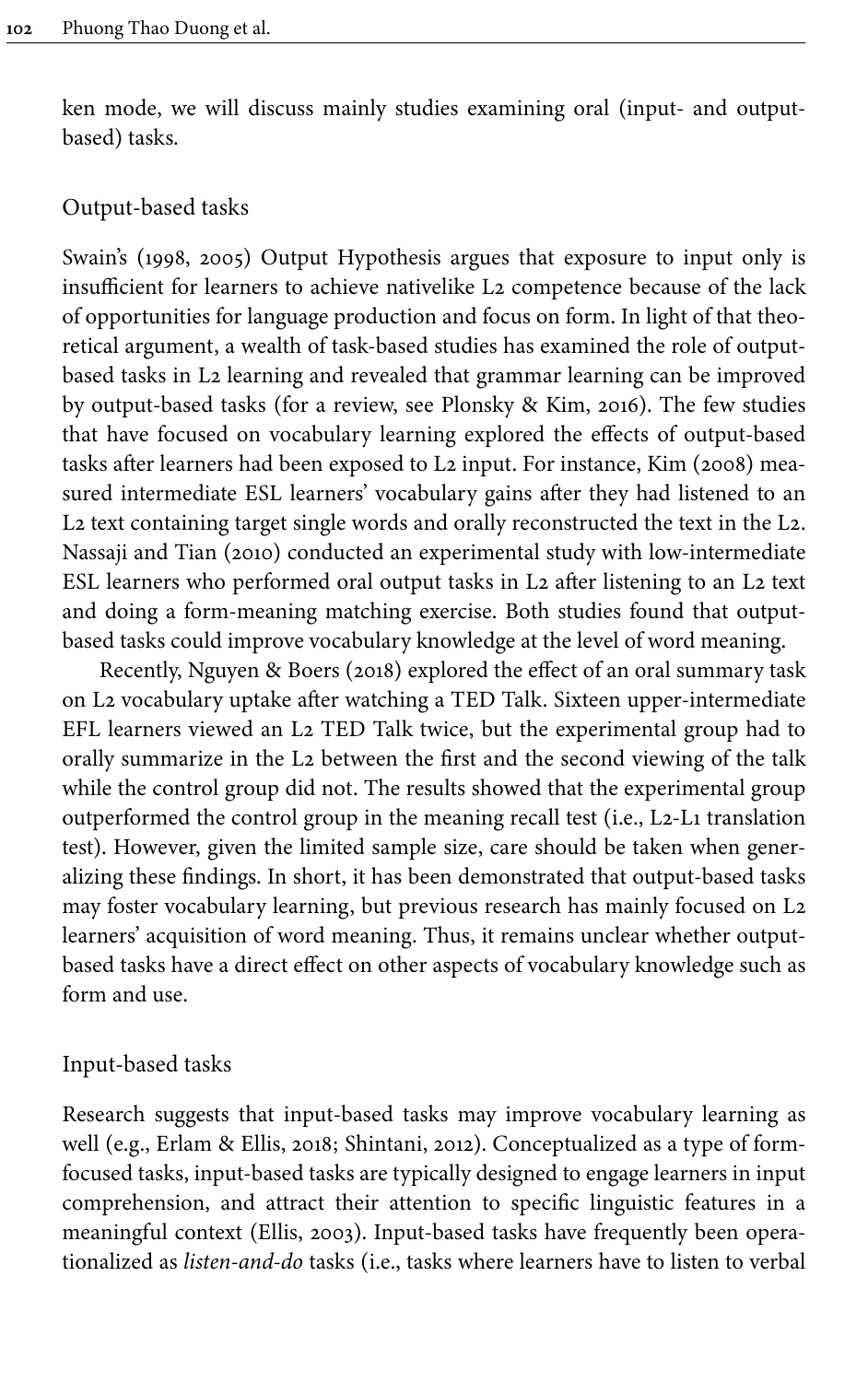input and demonstrate their comprehension of target language non-verbally). [Shintani \(2012\)](#page-23-0) explored the effects of listen-and-do tasks on L2 vocabulary acquisition by beginner-level Japanese EFL learners (aged 6–8). The results showed that input-based tasks led to significant gains of target single words at the level of form-meaning connection (i.e., recognize the forms of words and attach a meaning to them) and at the level of form recall (i.e. produce the spoken form of a word). [Erlam and Ellis \(2018\)](#page-21-1) also explored the effects of listen-and-do tasks with beginner-level learners (aged 13) of French. Their findings mirrored [Shintani's](#page-23-0) [\(2012\)](#page-23-0), viz. gains of target French single words were found form-meaning connection and form recall levels in the spoken mode. In short, previous research has provided positive evidence for the use of input-based tasks in L2 vocabulary teaching, but the number of studies is still limited and has focused mainly on beginning learners. In addition, [Révész \(2017\)](#page-23-6) pointed out that more research is needed into other types of input-based tasks beside listen-and-do tasks to determine whether and to what extent findings found in one type can be transferred to other types of input-based tasks.

The effects of input-based tasks have also been compared with presentpractice-produce (PPP) activites and output-based tasks (e.g., [Duong et](#page-21-2) al., in [press;](#page-21-2) [Shintani, 2011](#page-23-1), [2013\)](#page-23-2). Shintani [\(2011](#page-23-1), [2013\)](#page-23-2) compared input-based tasks with PPP activities. PPP activities were operationalized through a set of productionbased activities which require learners to produce utterances containing the target linguistic features. Shintani found that the two types of instruction had similar effects on the learning of nouns at the level of spoken form and meaning recall [\(Shintani, 2011\)](#page-23-1), but input-based tasks were better than PPP for learning the form of adjectives [\(Shintani, 2013](#page-23-2)). While Shintani's findings are valuable in revealing how two types of activities influence L2 vocabulary learning, they do not clarify whether similar effects can be found between activities within the same TBLT approach, that is, input-based tasks vs. output-based tasks. Duong et [al. \(in press\)](#page-21-2) aimed to answer that question by comparing the effects of written input- and output-based tasks on L2 vocabulary learning. It was shown that both task types led to vocabulary learning, but input-based tasks were better than output-based tasks in developing written meaning recall while output-based tasks were more useful in developing written form recall. The findings were explained in light of the Transfer Appropriate Processing (TAP) theory [\(Morris, Bransford, & Franks,](#page-22-8) [1977](#page-22-8)), which claims that learners' test achievement will be at its best when the retrieval processes in the tests match the learning processes in the tasks. However, since Duong et al. used writing tasks and written tests, it is unclear whether the findings also hold for vocabulary knowledge in the spoken mode. According to [Schoonen et](#page-23-7) al. (2009), compared to speaking, the act of writing naturally provides learners with more opportunities to encode form and meaning which can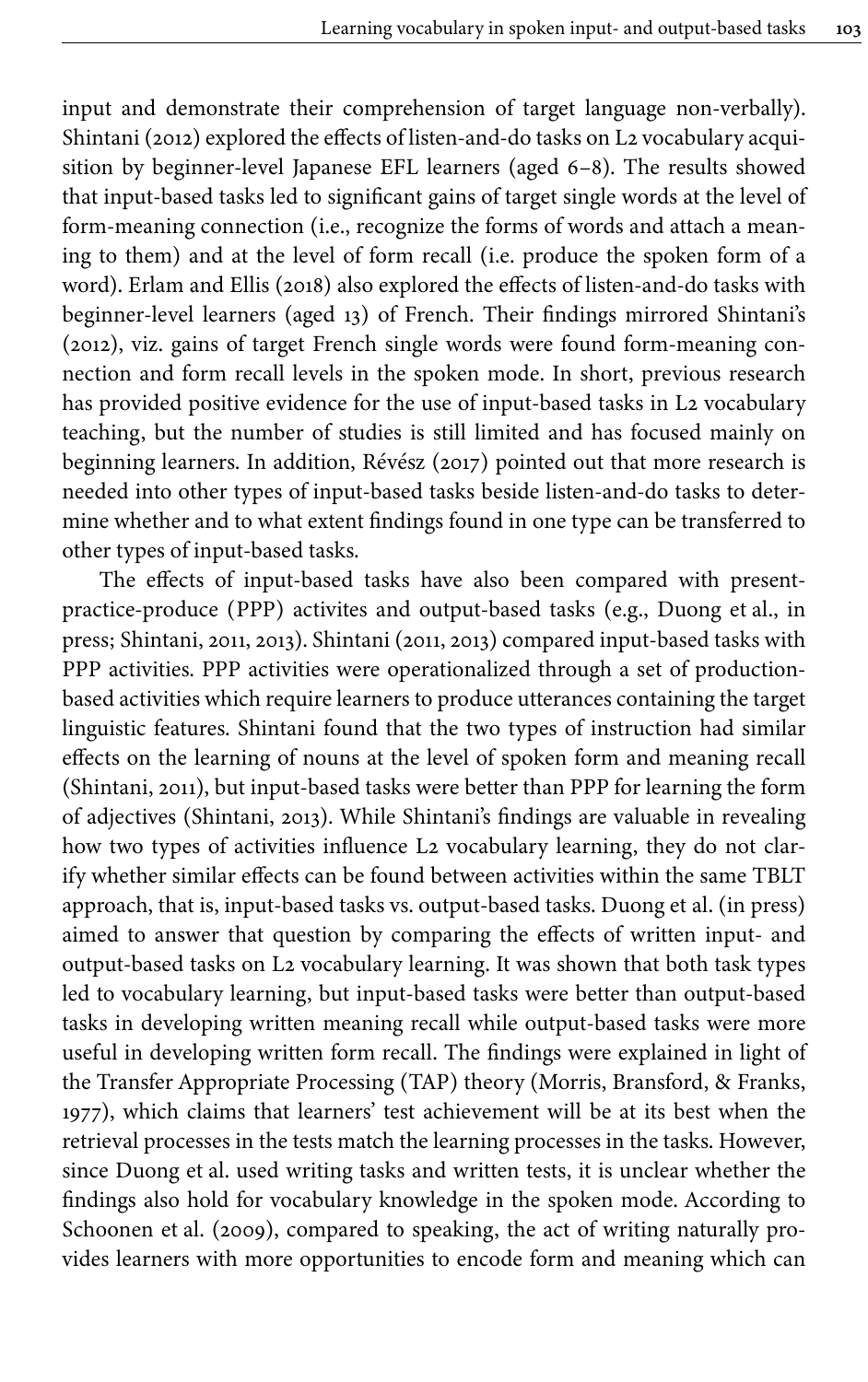promote focus on form – a process that can facilitate acquisition as claimed by [Swain \(1998\).](#page-23-4)These opportunities are afforded by: (1) the slower pace of writing which engages learners in cognitive processes such as planning, noticing, reflecting that encourage them to access and retrieve explicit and/or implicit knowledge in sources of input (e.g. reference materials); and (2) the permanent record left by writing which allows learners to compare retrieved knowledge to their output – the processes that can only be registered fleetingly in speaking ([Manchón &](#page-22-0) [Williams, 2016](#page-22-0)).

## L2 vocabulary learning from L2 input and input followed up by activities

Numerous studies have investigated the effects of L2 input-only on incidental vocabulary learning (i.e., learning new words as a by-product of reading, listening, or TV viewing without the intention to learn to a specific word). It has been shown that different types of L2 input, like reading (e.g., [Pellicer-Sánchez](#page-22-9) & [Schmitt, 2010](#page-22-9)), reading-while-listening [\(Webb et](#page-23-8) al., 2013), listening (e.g., [Vidal,](#page-23-9) [2011](#page-23-9); [Jin & Webb, 2020\)](#page-21-6), and TV viewing (e.g., [Peters & Webb, 2018](#page-22-10); [Rodgers &](#page-23-10) [Webb, 2020\)](#page-23-10) are beneficial for vocabulary learning and that learners can learn multiple aspects of word knowledge, like the spelling, meaning, or form (e.g., Pellicer-Sánchez [& Schmitt, 2010;](#page-22-9) [Peters & Webb, 2018\)](#page-22-10). However, incidental learning gains tend to be quite modest. Research has shown that input followed by supplementary activities could enhance the effects of L2 input-only, for instance, reading followed by vocabulary activities (e.g., sentence writing with target words, fill-in-the-blank, L1 translation) led to greater vocabulary learning than readingonly [\(Hill & Laufer, 2003;](#page-21-4) [Min, 2008;](#page-22-2) [Peters et](#page-22-3) al., 2009) or listening followed by comprehension questions were better than listening-only ([Mason & Krashen,](#page-22-1) [2004](#page-22-1)). Within TBLT research, [Nguyen and Boers \(2018\)](#page-22-7) also found greater learning gains for the group that had to do a follow-up task  $(= L<sub>2</sub> \text{ oral summary})$ after watching a TED Talk as compared to the group who only watched the TED Talk without doing the oral summary. However, since Nguyen and Boers used output tasks, it remains to be seen whether similar findings can be found with input-based tasks where learners do not have to produce output in the L2. More research is thus warranted to investigate to what extent input-based tasks can enhance the effects of input-only, as has been suggested by [Révész \(2017\).](#page-23-6)

## Research rationale and research questions

Despite the growing evidence for the potential of input-based tasks for vocabulary learning, empirical studies on input-based tasks are scarce and tend to be restricted to listen-and-do tasks. Further, the effects of input-based tasks have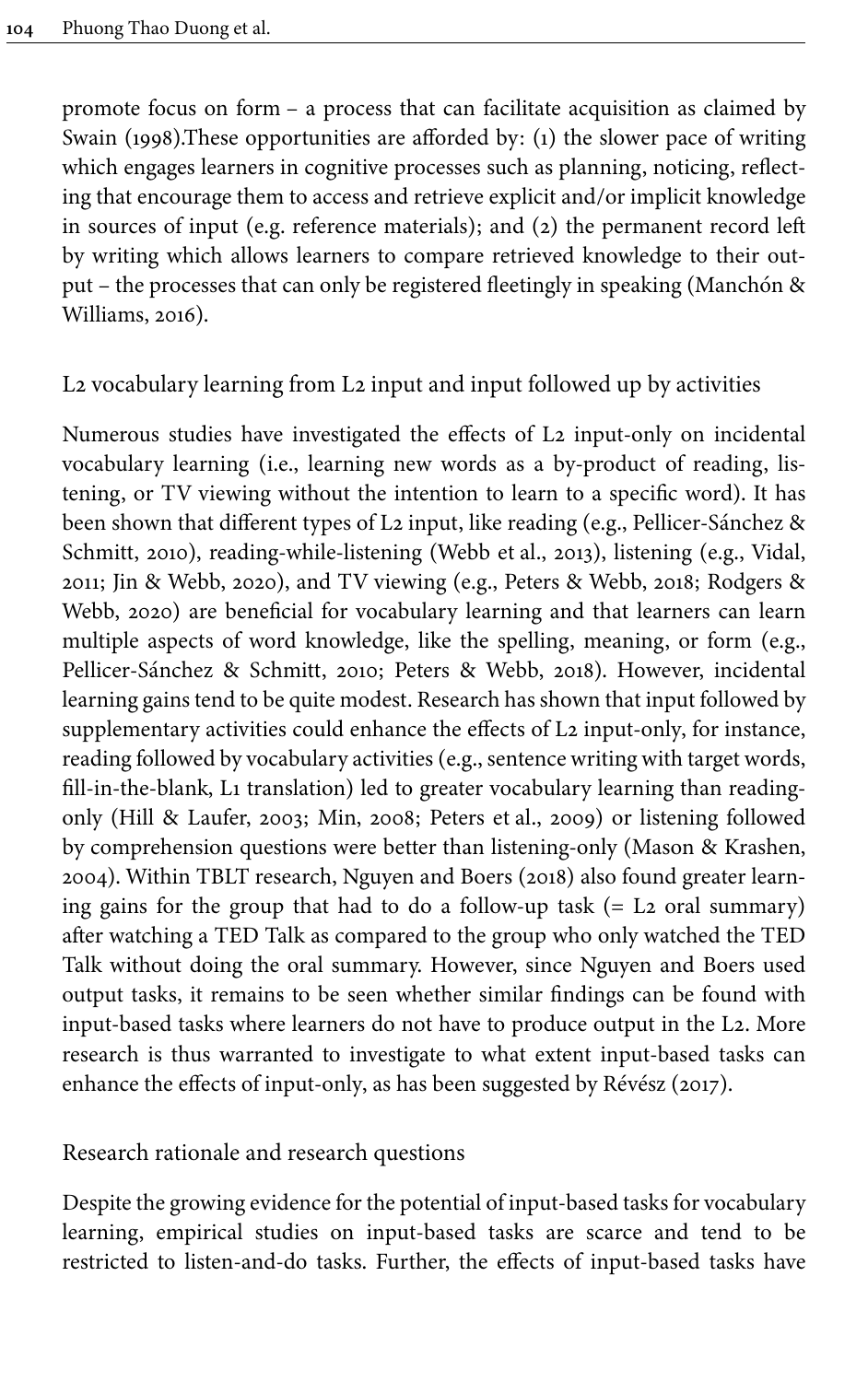been mainly compared with PPP activities, with the exception of Duong et al.'s study which compared the effects of input- and output-based tasks on vocabulary learning, but this study focused on writing tasks and written tests. Also, given that there has been considerable evidence regarding how writing and speaking have a differential impact on learners' cognitive processing in language learning [\(Manchón & Williams, 2016](#page-22-0); [Schoonen et](#page-23-7) al., 2009), a conceptual replication study of Duong et [al. \(in press\)](#page-21-2) with a focus on spoken tasks is necessary to offer additional insights into the potential of input- and output-based tasks for vocabulary learning in the spoken mode. Another gap in task-based research is that no evidence has been found for the effects of input-based tasks compared with inputonly on vocabulary learning. To address these issues, the present study aims to compare the effects of three treatments: input-only (i.e., without tasks), spoken input-based tasks, and spoken output-based tasks on three aspects of L2 vocabulary learning: spontaneous use, form recall, and meaning recall tests. To this end, we formulated the following research questions:

- 1. Can vocabulary be learned from doing input-based tasks, output-based tasks, and getting input-only? If so, which aspects of word knowledge can learners acquire from input-based, output-based tasks, and input-only?
- 2. Is there a difference in the effectiveness of output-based tasks, input-based tasks, and input-only on vocabulary learning?

# **Methodology**

#### Design

This study employed a pretest-posttest design with two groups: an experimental group and a comparison group. The experimental group completed both inputbased and output-based tasks. Specifically, for the input-based tasks, the participants watched L2 videos clips and did the speaking tasks in their L1. For the output-based tasks, the participants were not exposed to the L2 video clips, but they did speaking tasks in their L2 based on pictures and L1 text prompts. Twenty target words were embedded in the tasks. The target words were counterbalanced across the input- and output-based tasks, meaning that half of the participants processed half of the target words in the input-based tasks and the other half in the output-based tasks. The other half of the participants processed the second set of the target words in the input-based tasks and the first half of the words in the output-based tasks. Participants in the comparison (i.e., input-only) group were only exposed to the target items in the L2 input without doing the tasks.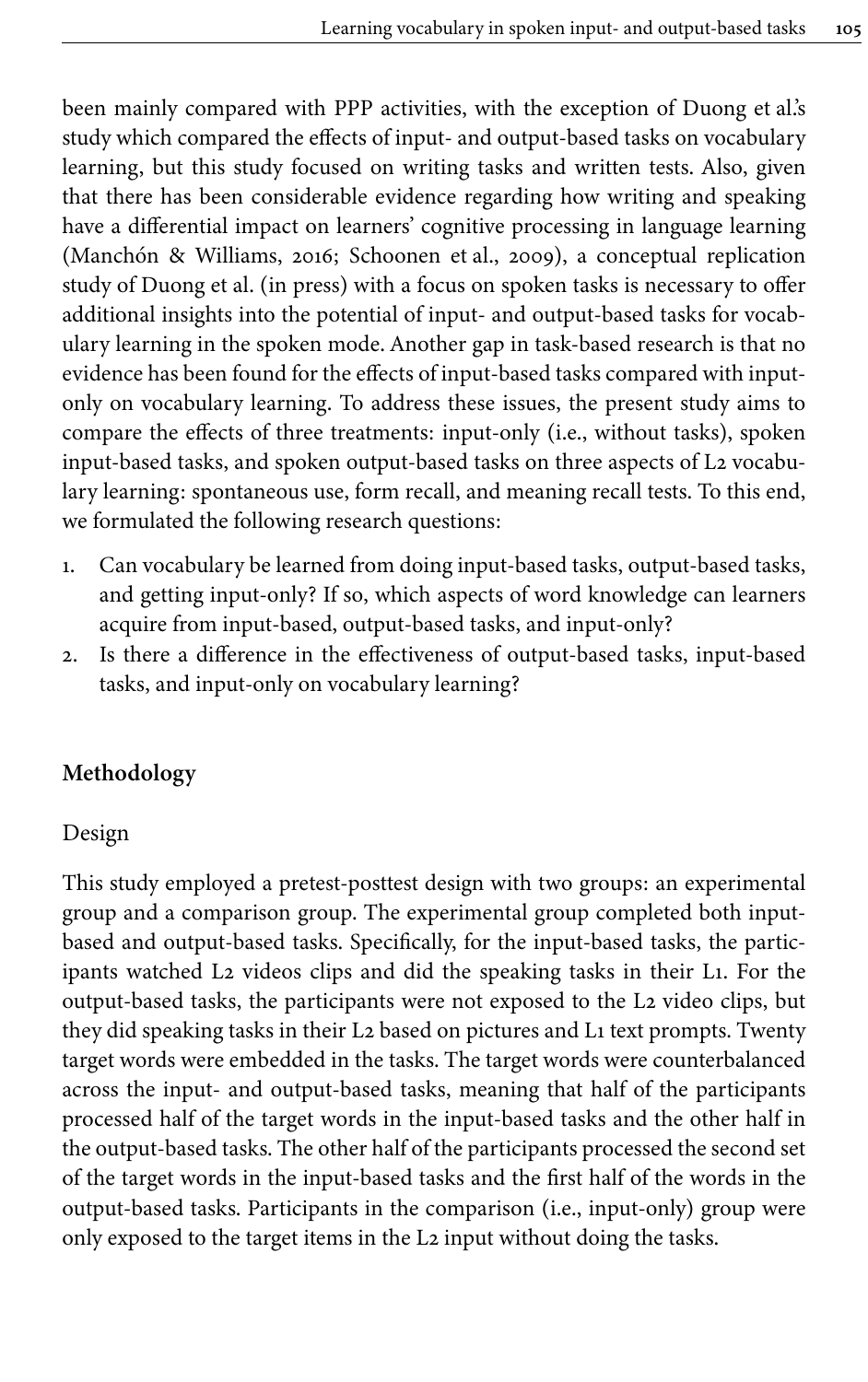## Participants

Sixty-four Vietnamese EFL university students (L1=Vietnamese, aged 18–20) participated in this experiment on a voluntary basis. Participants were from different English classes of two universities and were expected to be at the A2-B1 level, as defined by the Common European Framework of Reference for Languages (CEFR). The participants were randomly assigned to the experimental group  $(n=32)$  and the input-only group  $(n=12)$ .<sup>1</sup> All data were collected individually. We administered a vocabulary size test to ensure that two groups were not different in their vocabulary size. The analysis showed that there was no significant difference between the two groups  $(p=.08)$ .

# Learning materials and target items

Both input- and output-based tasks were designed to elicit the target items. In other words, a task was considered successfully completed if the learners had used the target items (Loschky & [Bley-Vroman, 1993\)](#page-21-7). We designed all tasks on the learning management system, *Moodle*, so that the learners could complete the tasks online as face-to-face data collection with exactly the same procedure for all participants was not possible for practical reasons (e.g., participants have different studying and exam timetables). Contact between the learners and the researchers was possible via Skype during the task performance. A screen sharing tool on Skype (i.e., a tool that allows users to share their computer screens during Skype calls) was used to check the learners' task performance and guarantee the learners' integrity.

## Input

The input consisted of five short L2 captioned English-language videos (total time=13 minutes). Captioned videos were chosen because they are beneficial for video comprehension (e.g., [Baltova, 1999](#page-21-8)) and vocabulary learning (e.g., [Montero](#page-22-11) Perez et [al., 2014](#page-22-11); [Winke et](#page-23-11) al., 2010). The videos were about tourist attractions and they were taken from *Viator Travel* Youtube channel, which features videos narrated by native-speakers, about well-known tourist destinations and attrac-

**<sup>1.</sup>** The difference in sample size between the experimental group and the input-only group results from the fact that the timing of collecting data for the input-only group coincided with the exam period. Therefore, a considerable number of participants in the input-only group withdrew from the experiment. Data of the experimental group were collected first so data attrition of this group is far less than that of the input-only group.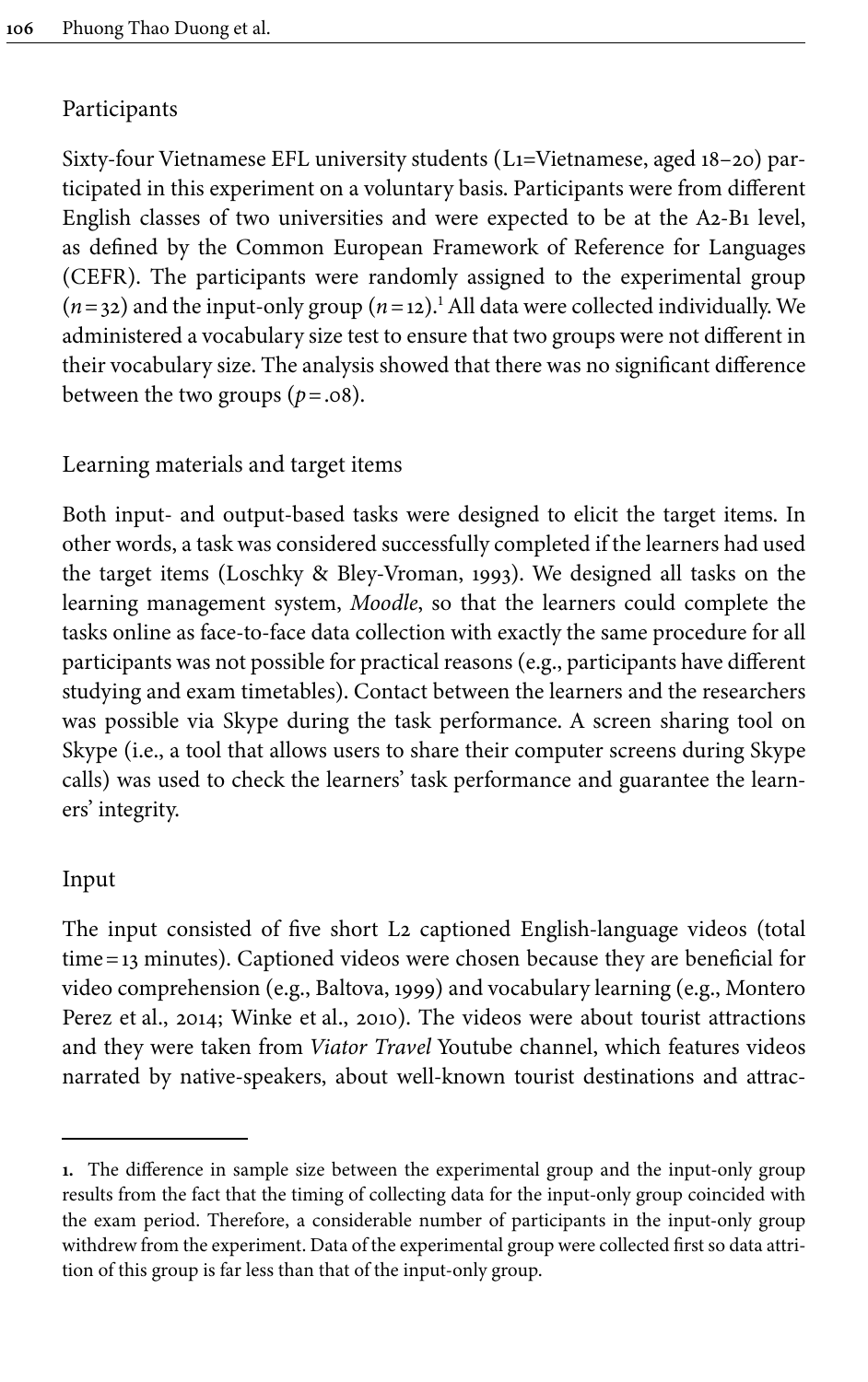tions worldwide. The lexical profile of the video was checked with Nation's Range software [\(Nation & Heatley, 1994\)](#page-22-12), which showed that the 4,000 most frequent word families provided 95% coverage. The learners had to watch each video twice. They could pause while watching the videos, but they could not rewind the videos. By doing this, we expected the frequency of exposure in the number of viewings to be the same for all participants.

# Input-based tasks

The experimental group performed two input-based tasks. In each task, the participants were asked to do the following activities in a set order: (a) read L1 emails, (b) watch L2 captioned videos (= subtitles in the L2), and (c) leave a spoken phone message in their L1. The L1 emails were used to draw the learners' attention to the target items that would appear later in the L2 videos. In these L1 emails, meaningful questions related to the target items were raised. In the reply phone messages, learners had to answer the questions from the L1 emails using information from the L2 videos. Learners had to leave the phone messages in their L1 to ensure that their focus was mainly on the L1 meaning of the target items, not on producing the L2 form. In the first input-based task, learners had to leave a message to give travel tips in Vietnamese to a friend. In the second task, they had to leave a message to suggest a tour schedule in Vietnamese to tourists. The researcher explained to the learners that the goal of the input-based tasks was: to help a friend preparing for his/her vacation trip (task 1); and to plan a tour in the imaginative role of a tour guide (task 2). Learners were allowed to look up words in a self-designed English-Vietnamese glossary (using the H5P tool), which contained words taken from the videos (both target items and others) that might be unknown to the learners (see [Figure](#page-8-0) 1).

The following example illustrates how learners were prompted to attend to the meaning of a target item in the first input-based task:

#### *Task 1*

Imagine that you are a tour operator of a traveling company which specializes in operating customized tours for small groups of tourists. The situation is that you received an email, written in Vietnamese, from a tourist who has asked you to design a tour based on his requirements and to leave a phone message in Vietnamese with some information about the tour you design for him.

**(This is an English translation of an excerpt of the L1/Vietnamese email that the learners received from a tourist. In the treatment, the learners read the email in Vietnamese.)**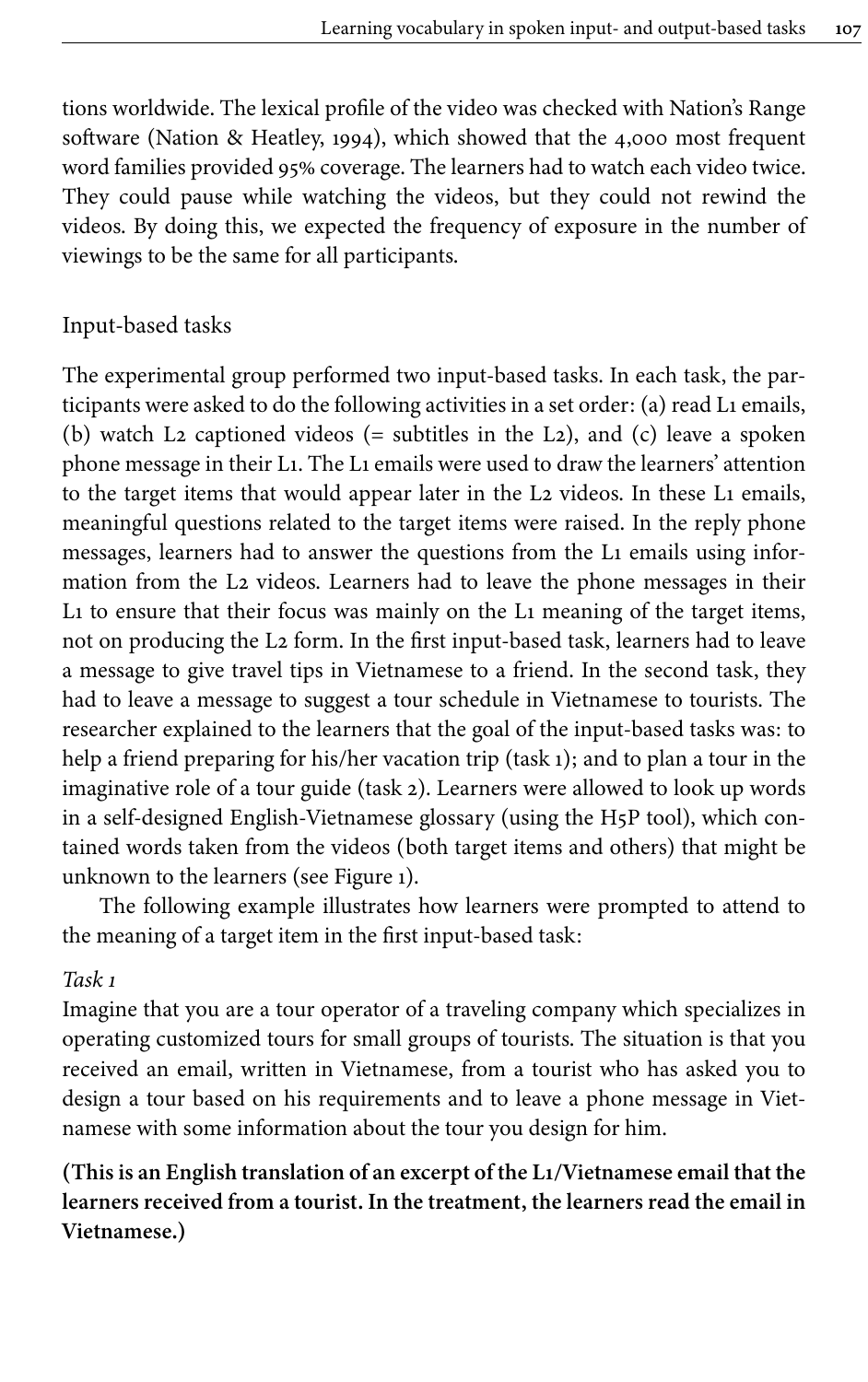*Dear Mr. Tuan*,

*This summer, my family is going to visit Cairns and we know from friends that your company is one of the top companies specializing in operating customized tours for small groups of tourists. We have some special requirements for the trip*:

– *We would like to experience the panoramic view of Cairns from the sky. (elicited item: hot-air balloon)*

*…*

In this situation, to design a tour schedule which takes into account the requirement of having a panoramic view of Cairns, learners have to focus on the parts mentioning such information in the L2 video, that is, "*Join us for an insider look of Cairns, Australia Sailing up, up and away, in a hot-air balloon, and watching the sun rise is one of the most incredible ways to see Cairns."*

<span id="page-8-0"></span>Because the learners have to leave a phone message in their L1, they are pushed to figure out the meaning of the English target item (i.e., hot-air balloon) by using the given web-based glossary.

| 3. Key words                             |
|------------------------------------------|
| Click vào từ mới để xem nghĩa Tiếng Việt |
| $\times$ cable car                       |
| Danh từ                                  |
| Cáp treo                                 |
| bullet train<br>$\mathbf{r}$             |
| $\angle$ delve into                      |
| dolphin<br>≻                             |
| > religious charms                       |
| $\angle$ (to) house                      |

**Figure 1.** The web-based English-Vietnamese glossary (created by H5P Accordion tool)

# Output-based tasks

Unlike in the input-based tasks, learners were not exposed to L2 captioned videos in the output-based tasks. They performed two oral output-based tasks: (1) orally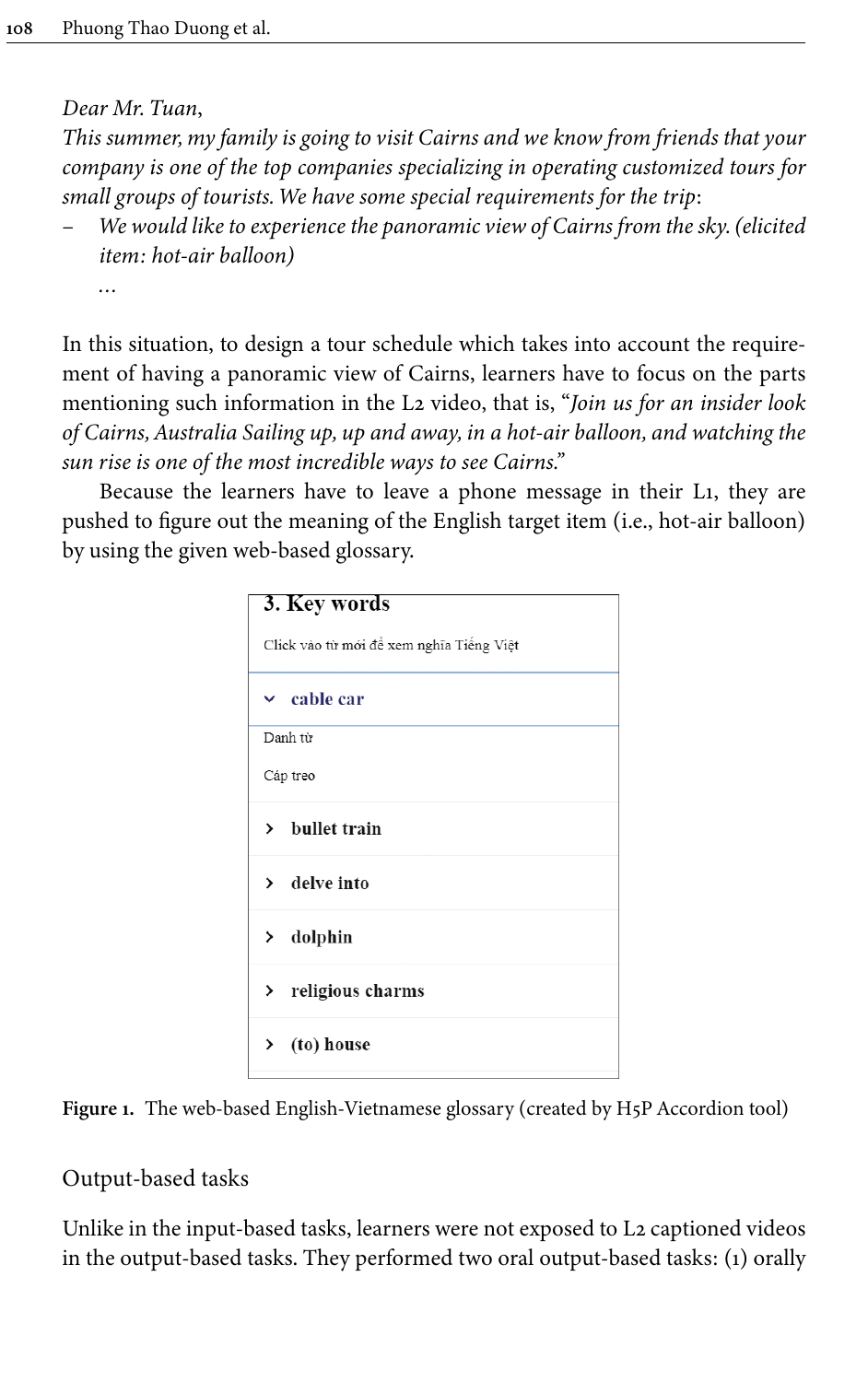describe your (imaginary) travel experience in English using Instagram photos as prompts, and (2) orally present in English a travel itinerary to foreign tourists based on Vietnamse tourist leaflets in which tourist information was presented in bulleted lists. We used picture prompts (i.e. Instagram photos) and L1 bulleted lists (in the leaftlets) to elicit the use of target items. In addition, a web-based English-Vietnamese picture glossary was created to faciliate the learners' output production, as previous research has shown that students need to have some receptive knowledge of language forms before engaging in any output activities [\(Swain & Lapkin, 2007\)](#page-23-12). However, the learners were not compelled to use the glossary. With such a design, the focus of these tasks is predominantly on output production, not input comprehension like in the input-based tasks. The glossary contained pictures and L2 descriptions related to the target items in the written and spoken mode (i.e. learners could see the descriptions and click on the loud speaker symbol to hear the spoken form) (see [Figure](#page-9-0) 2).

<span id="page-9-0"></span>

 $\mathcal{C}$  Turn

Participants can see the L1 translation of L2 description by clicking 'Turn'



Cá đuổi không lồ ở thủy cung nhân tạo Dubai

 $\mathcal{C}$  Turn

**Figure 2.** The web-based English-Vietnamese picture glossary (created by H5P Flashcard tool)

# Target items

Twenty words (10 single words, 10 compounds) were selected as target words (for a list, see [Table](#page-10-0) 1). All target items had a high level of concreteness (4–5 based on [Brysbaert, Warriner and Kuperman's \(2014\)](#page-21-9) concreteness ratings) because pictures were used as prompts. The concreteness of compounds was checked through the concreteness level of the head noun of the compounds, viz. the word that determines the core meaning of the sequence (e.g., *balloon* in *hot-air balloon*). We used Corpus of Contemporary American English (COCA) ([Davies,](#page-21-10) [2009](#page-21-10)) to check the compounds' Mutual Information (MI) scores. MI scores are typically used to measure the strength of co-occurrence of two words. Only compounds with an MI score higher than three – a commonly accepted cut-off score for an item to be considered a multi-word unit, were selected ([McEnery, 2006\)](#page-22-13).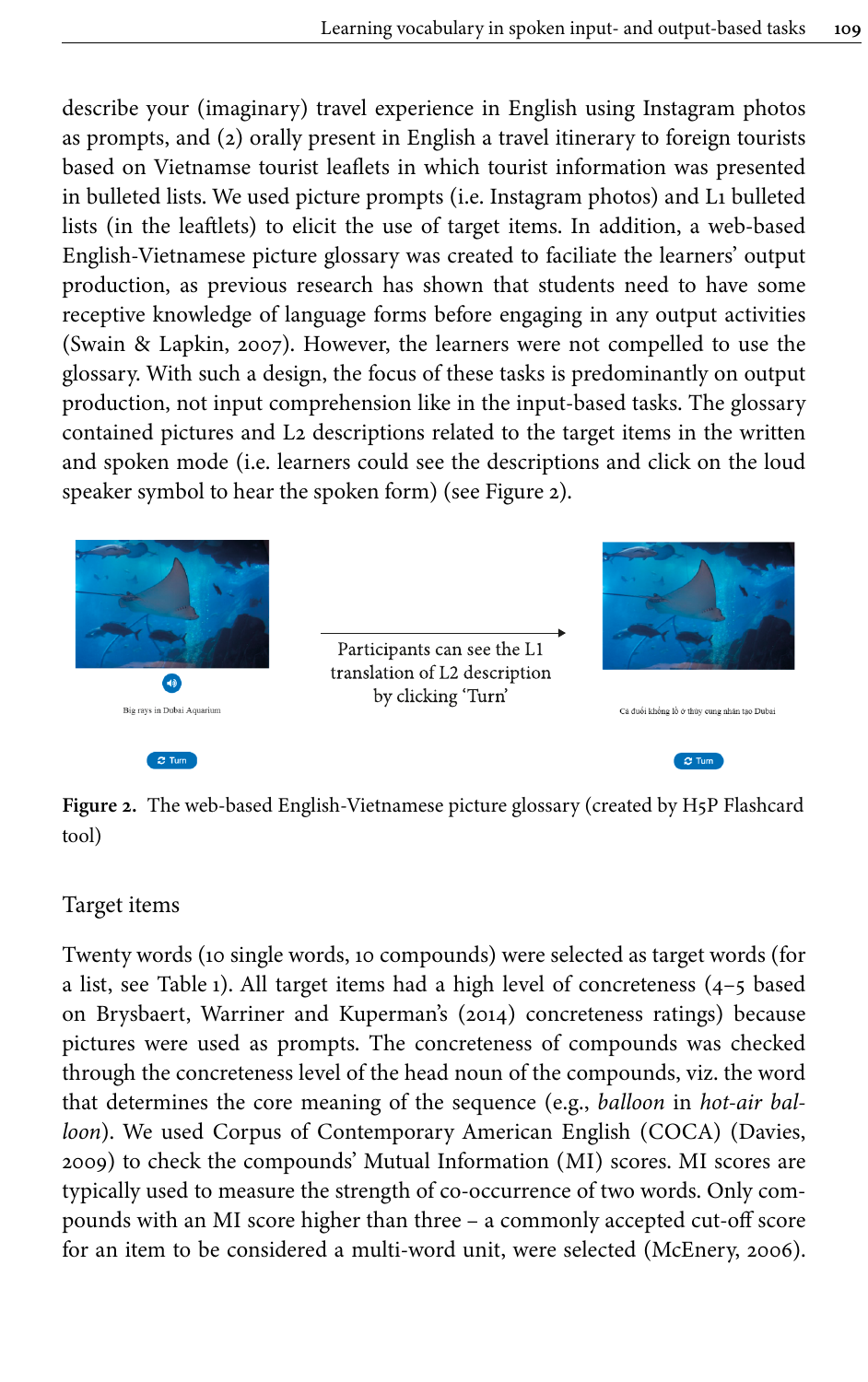Second, to guarantee that the items were not in the textbook nor taught in class in Vietnam, they were cross-checked with Vietnamese teachers. We decided to select both single words and compounds (a type of formulaic sequence) in our target items given that most task-based research has focused on single words.

The frequency of encounters with the target items in the videos was controlled: all items appeared only once, and video rewinding was not allowed. To avoid any confounding effect from the target items, the items were counterbalanced across the input- and output-based tasks.

| Single     | Frequency |                        |                      | MI    |              |
|------------|-----------|------------------------|----------------------|-------|--------------|
| words      | range     | Concreteness Compounds |                      | Score | Concreteness |
| Statue     | 7277      | 4.93                   | Bullet train         | 13.98 | 4.79         |
| Submarine  | 2582      | 4.8                    | Cable car            | 12.01 | 4.92         |
| Aboriginal | 2471      | 3.12                   | Observation<br>wheel | 15.10 | 4.86         |
| Spear      | 2601      | 5                      | Glass bottom boat    | 12.32 | 4.93         |
| Dolphin    | 1889      | 4.96                   | Hot air balloon      | 10.93 | 4.96         |
| Armor      | 4720      | 4.76                   | Northern light       | 14.00 | 4.21         |
| Sword      | 7911      | 4.93                   | Hot spring           | 12.97 | 3.89         |
| Mosque     | 4229      | 4.54                   | Zip line             | 11.93 | 4.5          |
| Ray        | 22139     | 3.57                   | Observation deck     | 15.26 | 4.77         |
| Peacock    | 1385      | 5                      | Chair lift           | 13.59 | 4.68         |

<span id="page-10-0"></span>

|  | Table 1. List of target items with their values |  |  |
|--|-------------------------------------------------|--|--|
|--|-------------------------------------------------|--|--|

#### **Test instruments**

#### Vocabulary size test

To control for individual differences in overall prior vocabulary knowledge in English, a vocabulary size test was administered to the participants, viz. the bilingual version of [Nguyen and Nation's \(2011\)](#page-22-14) Vocabulary Size Test (VST). We used the bilingual version to reduce the effects of non-vocabulary factors (e.g., grammar, reading skill) influencing the test result. The test is a frequency-based meaning recognition test, containing 140 items: 10 items from 14 frequency bands of 1000 words (1K-14K). A pilot showed that the test procedure was too long, so we decided to develop a shorter version (70-item) of the bilingual VST in the same way as [Beglar \(2010\)](#page-21-11) did for the monolingual version: five items per frequency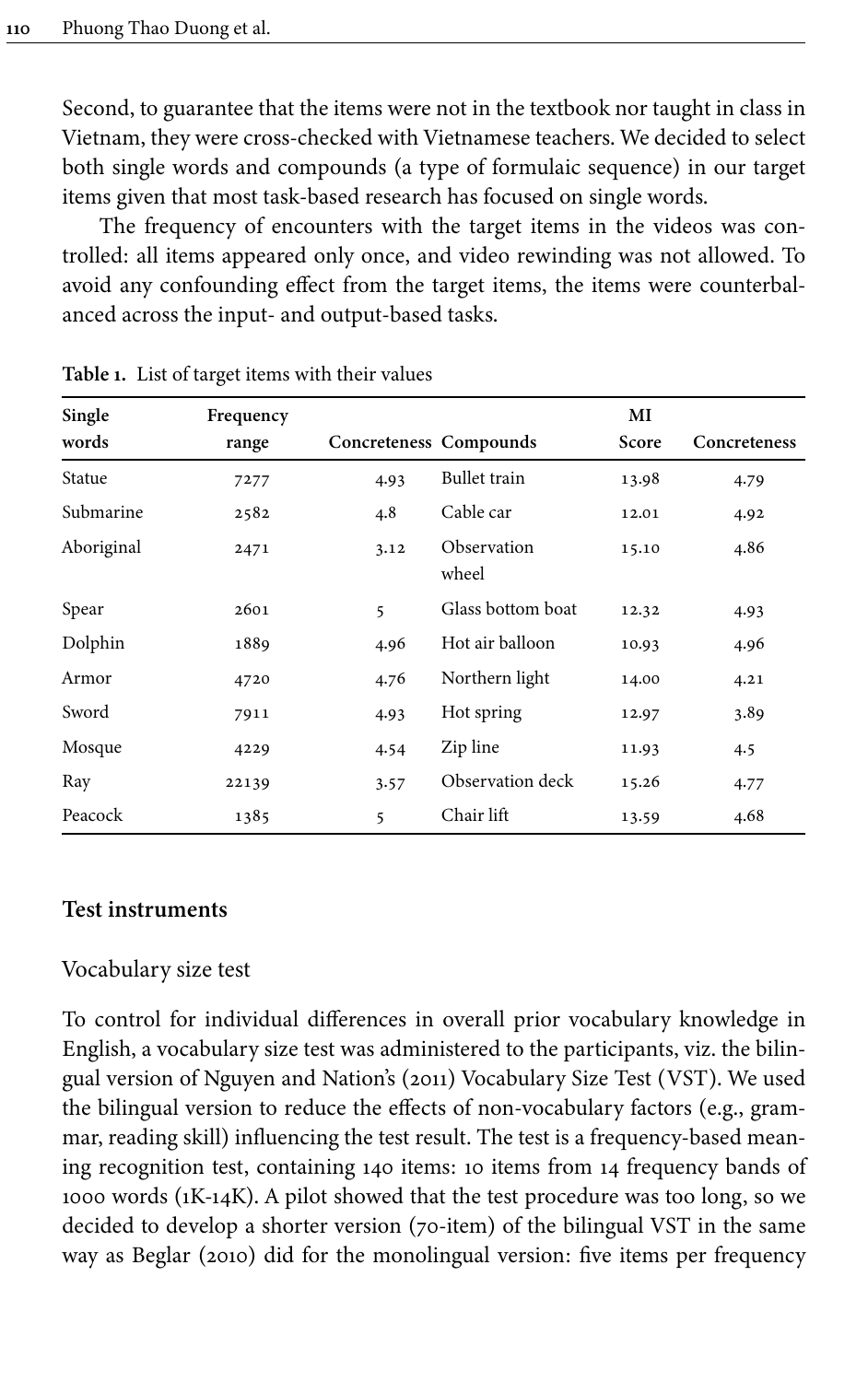level were randomly selected from the 140-item test. The 70-item version produced reliable test scores in terms of internal consistency (Cronbach's alpha=.82,  $n = 44$ ).

# Vocabulary knowledge tests

Three tests were administered to measure learners' vocabulary learning gains: a test focusing on spontaneous use of the target items in an oral narrative, an oral form recall test, and an oral meaning recall test. To control for test effects, we added 15 distractors to the form recall and the meaning recall tests. The distractors consisted of 8 single nouns and 7 nominal compounds (for the list, see [Table](#page-11-0) 2). The distractors were selected on the basis of the same criteria as the target items. To avoid the risk that earlier tests can influence test scores on later tests, the three vocabulary tests were carefully sequenced: learners first took the spontaneous use test, then the form recall and finally the meaning recall test. The same test battery was used for both pre- and post-test but the items in the tests were ordered differently. To control for a test effect, learners had to do an unrelated test between the form recall and the meaning recall test, viz. a 10-question listening comprehension test.

| Single words | Frequency range | Concreteness Compounds |                | <b>MI</b> Score | Concreteness |
|--------------|-----------------|------------------------|----------------|-----------------|--------------|
| Asparagus    | 2680            | 4.96                   | Smoke detector | 9.89            | 4.8          |
| <b>Broom</b> | 2253            | 4.89                   | Conveyor belt  | 14.10           | 4.9          |
| Canon        | 4293            | 4.56                   | Drainage ditch | 12.98           | 4.8          |
| Cashew       | 2776            | 4.92                   | Spice rack     | 10.08           | 4.8          |
| Cradle       | 2282            | 4.93                   | Ski lodge      | 8.76            | 4.79         |
| Faucet       | 1384            | 4.48                   | Oil refinery   | 9.86            | 4.79         |
| Freight      | 2526            | 4.21                   | Flea market    | 10.77           | 4.62         |
|              |                 |                        | Rocking chair  | 11.33           | 4.93         |

<span id="page-11-0"></span>**Table 2.** List of distractor items with their values

a. Oral spontaneous use test: In this test, participants were asked to describe their imaginary travel experience to five places (Singapore, Tokyo, Cairns, Iceland, Dubai) based on 20 pictures, corresponding to 20 target items. The participants had 3 minutes for preparation and 3 minutes at most to talk. The time of 3 minutes was chosen because the pilot testing showed that such amount of time was sufficient for learners to prepare and to talk.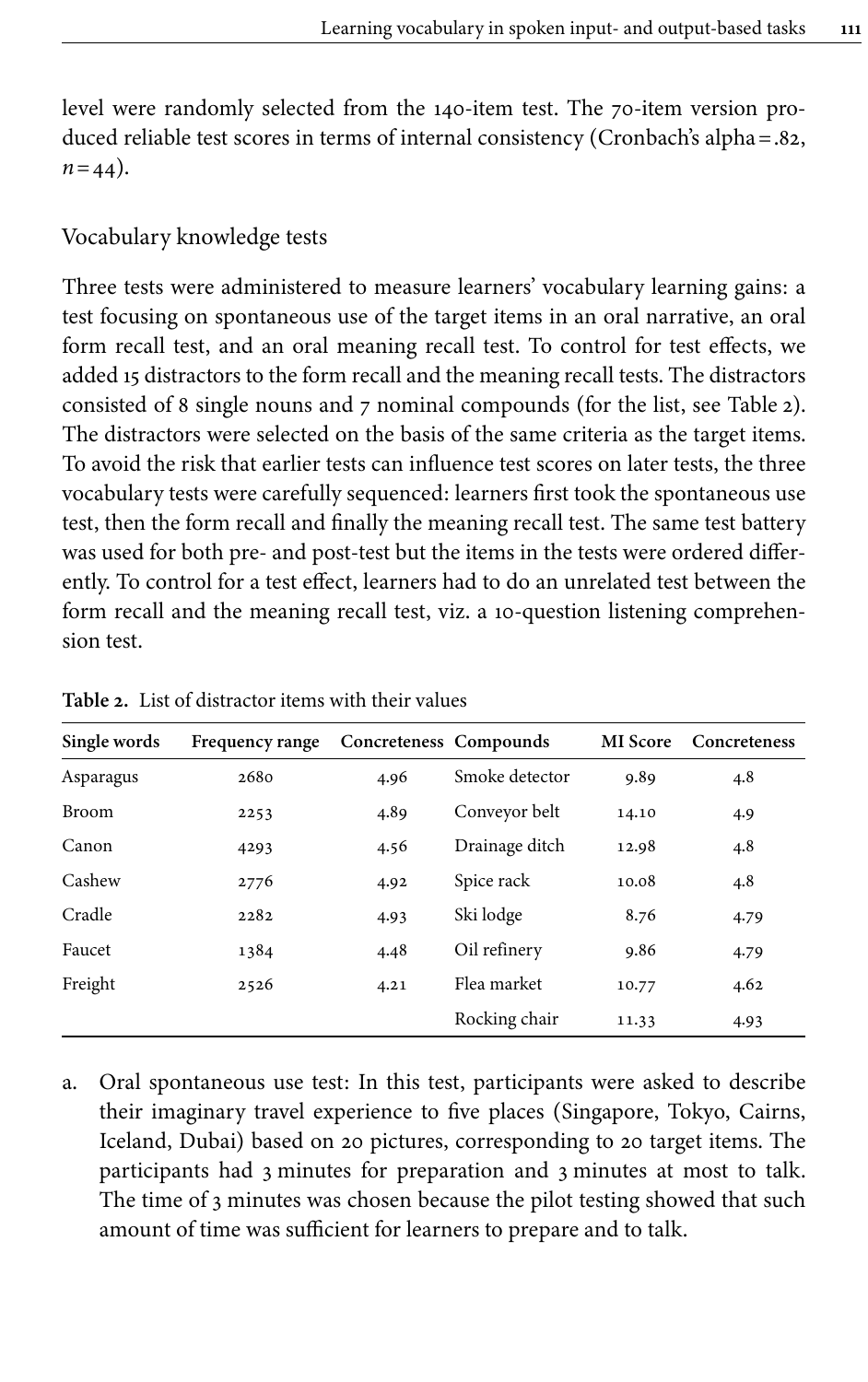- *Instruction:* Imagine that you have just come back to Vietnam from a trip to five famous destinations (Singapore, Tokyo, Cairns in Australia, Iceland, and Dubai) and you took twenty photos of these five places. Retell your travel experience based on these photos. You do not need to talk about all of the photos. You have 3 minutes at most to talk and 3 minutes for preparation. You are not allowed to use a dictionary or any other reference sources.
- b. Oral form recall test: In this test, participants had to say the word that best describes a given picture. The first letter of the item was given as a clue. The L1 meaning of the item was not given.

*Example:* We skied together towards the  $c_{---}$   $l_{---}$  (2 words) that would take us to the mountain.

c. The oral meaning recall test was an oral English-Vietnamese translation test. The items were presented in L2 written and spoken form because learners were exposed to both written and spoken form through captioned videos (in the input-based tasks), and through the web-based picture dictionary (in the output-based tasks). The participants had to say the Vietnamese meaning or explanation of the target items without context. *Example:* Glass bottom boat

We administered the tests to all participants individually via Skype. The tests were designed on PowerPoint and were run on the researcher's computer. The test items appeared one by one. The screen sharing tool on Skype was used to share the screen of the researcher's computer, thus the learners could see the tests and say the answers via the Skype voice chat feature. Learners' webcams were activated to check the learners' integrity while doing the tests.

# **Procedure**

There were five sessions (see [Figure](#page-13-0) 3). In the first session, both the experimental and input-only groups took the Vocabulary Size Test in class. One week later in session 2, the experimental group worked on a task familiarity session in class. After one week, participants of the experimental and input-only groups did the pretests. In the fourth week, the experimental group did the tasks while the inputonly group was exposed to audiovisual input only (= watching the L2 captioned videos) and the English-Vietnamese web-based glossary without doing the tasks. One week later, both groups took unannounced posttests. The participants had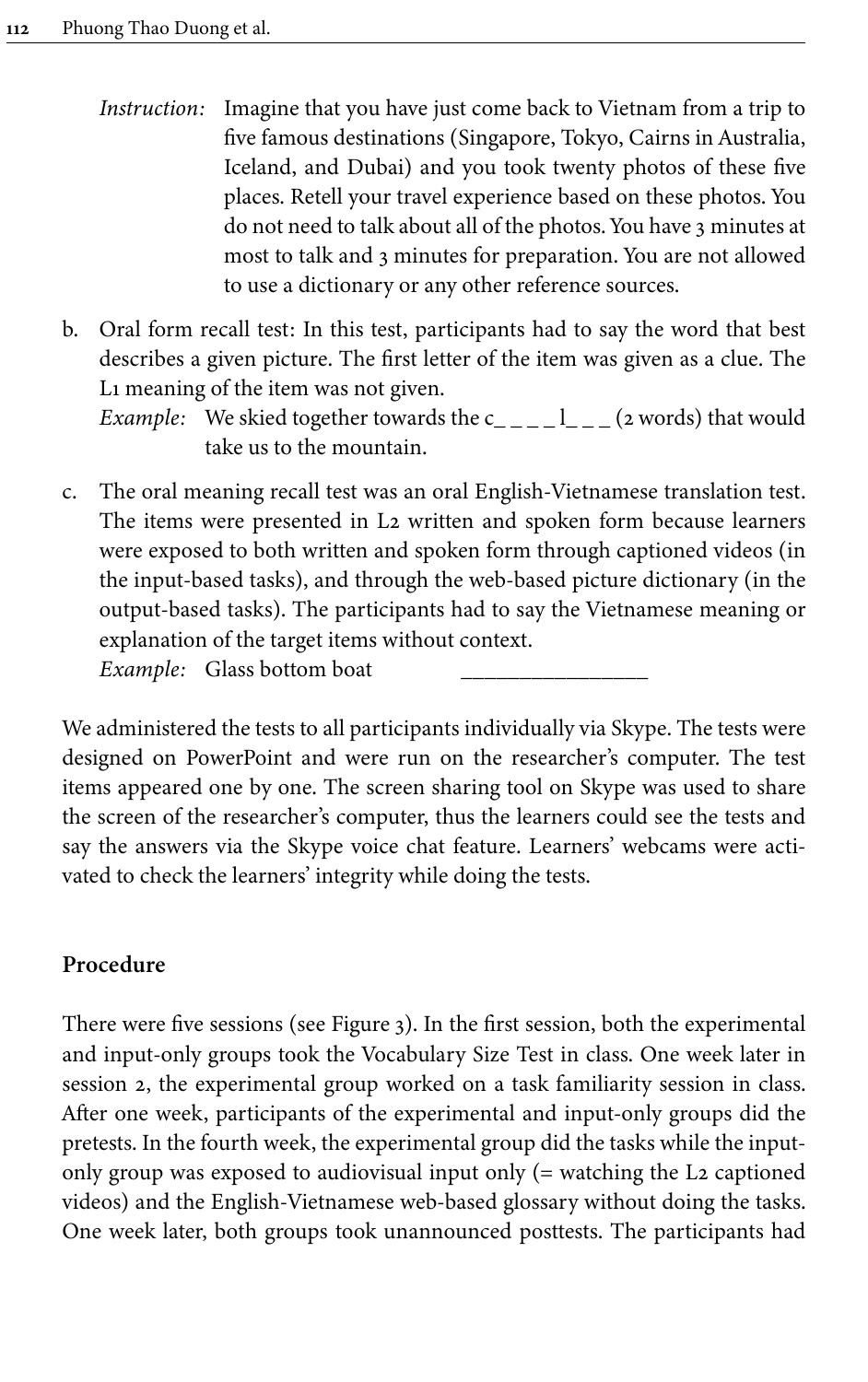<span id="page-13-0"></span>three hours in total to finish the learning tasks, and sixty minutes to do the pretests/posttests.



**Figure 3.** Research procedure

# **Scoring and analysis**<sup>2</sup>

The maximum score for the spontaneous use test was 20 (1 point per target item) and the maximum score for the form recall and meaning recall tests was 35 points for 20 target items and 15 distractors. The tests were scored dichotomously. Learn-

**<sup>2.</sup>** To explore the role of prior vocabulary knowledge and lexical type in the vocabulary learning gains from input-, output-based tasks, and input-only, we also ran a secondary analysis (i.e., logistic regression) with the treatment parameter (input tasks vs. outputs task vs inputonly) and the lexical type parameter (single word vs. compound) as the main predictors and prior vocabulary knowledge as a covariate for the form recall and the meaning recall posttests. The analyses yielded the same findings for Research Question 2 (see [Appendix\)](#page-23-13).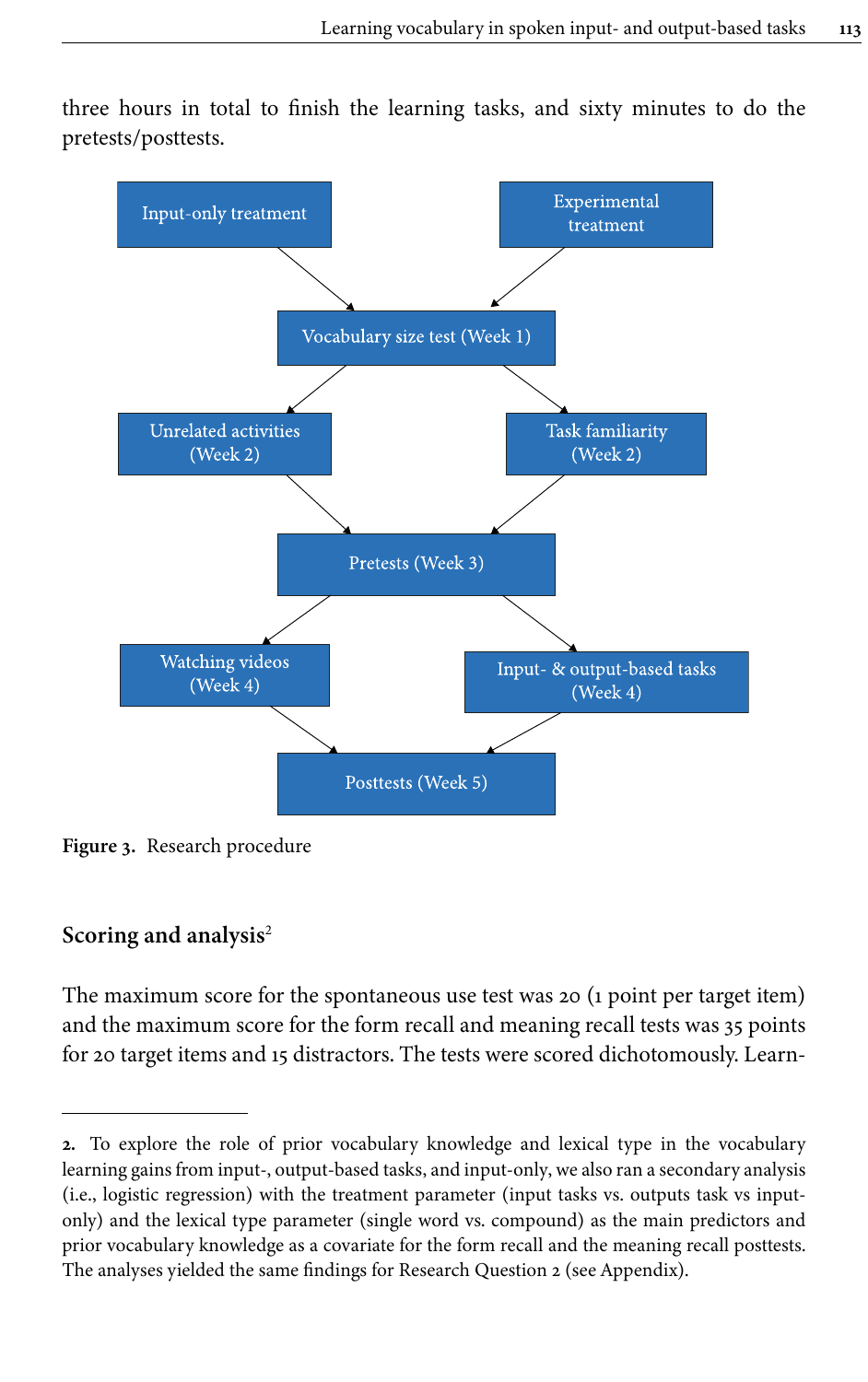ers received 0 for an incorrect response and 1 for a fully correct response. The first author (a Vietnamese-English bilingual) first scored all the responses. To check reliability, two other experienced Vietnamese teachers of English independently scored 10% of all tests which were selected randomly. No differences were found between the three assessors' scores in the spontaneous use and form recall tests. The interrater reliability for the meaning recall test was *r*=.98 in the pretest and in the posttest.

The results were analyzed with SPSS 25. We used non-parametric tests to analyze the data as the assumption of normality was violated. Specifically, Wilcoxon-Signed Rank tests were conducted to determine if there were significantly more learning gains for target items than for distractors and if the learning could be attributed to the treatment (research question 1). Because we only tested the distractors in the form recall and meaning recall tests, we only ran the Wilcoxon-Signed Rank analyses for these two tests. The learning gains of the spontaneous use test were analyzed based on the descriptive statistics but no further analysis will be conducted on this test.

To answer research question 2, firstly, we ran the Wilcoxon-Signed Rank tests to analyze the differential effect between the input- and output-based tasks as participants of the experimental group completed both input- and outputbased tasks. Then, the Mann Whitney U tests were run to analyze the difference in learning gains between the input-based tasks and the input-only as well as between the output-based tasks and the input-only. The Mann Whitney U tests were computed with the absolute gains calculated at the item level (= posttest score – pretest score per item) rather than by subtracting the total pretest score from the total posttest score. A separate analysis was computed per posttest.

#### **Results**

#### Prior vocabulary knowledge

[Table](#page-15-0) 3 describes the descriptive results of the vocabulary size test. An independent samples *t*-test showed that even though the input-only group obtained higher scores than the experimental group, there was no significant difference between the experimental and input-only group in terms of prior vocabulary knowledge, with *t*=−1.90, *p*=.078, *df*=13.74, *d*=2.69. Given that two groups did not have homogenous variance (*p*=.003), we used the *t*-test results in the case of unequal variance.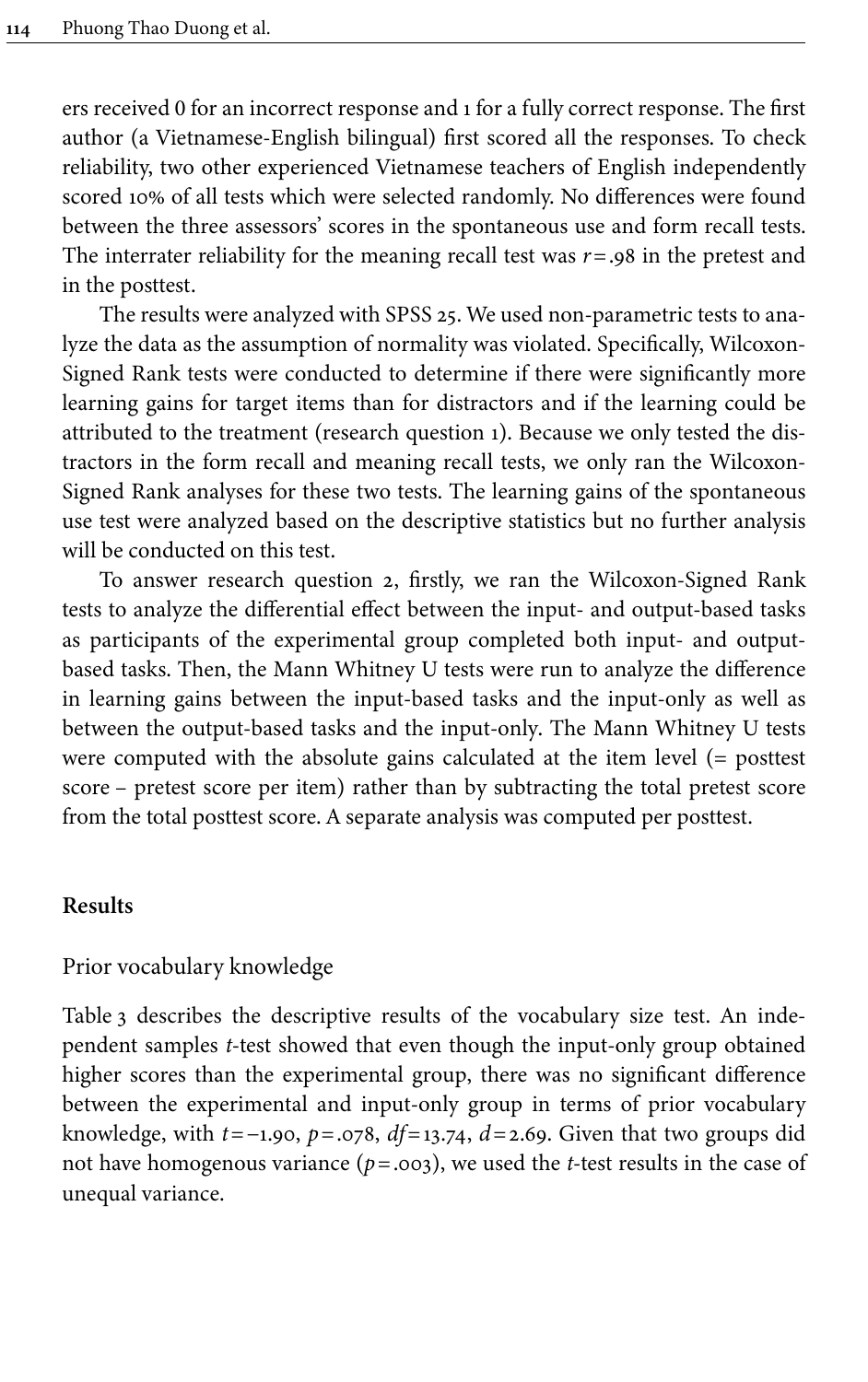|                       |     |     | $\sqrt{1}$                   |                     |
|-----------------------|-----|-----|------------------------------|---------------------|
|                       | Min | Max | Mean score ( $Max=70$ ) (SD) | Confidence interval |
| Experimental $(N=32)$ | 21  | 48  | 33.53(1.07)                  | $31.34 - 35.72$     |
| Input-only $(N=12)$   | 27  | 59  | 39.75(3.09)                  | $32.95 - 46.55$     |

<span id="page-15-0"></span>**Table 3.** Mean score and estimate in word family per group

Learners' responses to target items during input- and output-based tasks performance

We checked whether learners could comprehend and produce the target items during task performance. A response was considered accurate if the learners said the Vietnamese meaning of target items in the input-based tasks or if they said the correct English form of target items in the output-based tasks. A few learners used some target items in the L2 instead of the L1 (i.e., codeswitching) while performing the input-based tasks but they immediately switched to L1 when being reminded of the input-based task instruction. Mean scores of the correct responses on each task type were compared (see [Table](#page-15-1) 4) using a Wilcoxon Sign-Rank Test because the assumption of normal distribution was violated. The analysis showed no significant difference in learners' responses to target items in the two task types (*p*=.433), which implies that the focus on form techniques used in two task types had similar effects. The descriptives in [Table](#page-11-0) 2 show that we were successful in eliciting learners' processing of the target items in the two task types. Further, there was no difference between the two task types in terms of correct use of the target items.

|                    | Minimum | Maximum | Mean $(Max=10)$ | SD   |
|--------------------|---------|---------|-----------------|------|
| Input-based tasks  |         | 10      | 9.31            | .176 |
| Output-based tasks |         | 10      | 9.19            | .235 |

<span id="page-15-1"></span>**Table 4.** Learners' responses to target items in input-and output-based tasks

Research question 1: Can words be learned from doing input-based tasks, output-based tasks, and input-only with no tasks?

The descriptive results of the three vocabulary tests (use, form recall, meaning recall) are reported in [Table](#page-16-0) 5. The maximum score possible was 35 for the meaning recall, 35 for the form recall tests (20 for the target items, 15 for the distractors), and 20 for the spontaneous use test (20 for the target items only). Learning gains were found for all three levels of vocabulary knowledge. Scores on the form recall test were lower than on the meaning recall test, but the absolute learning gains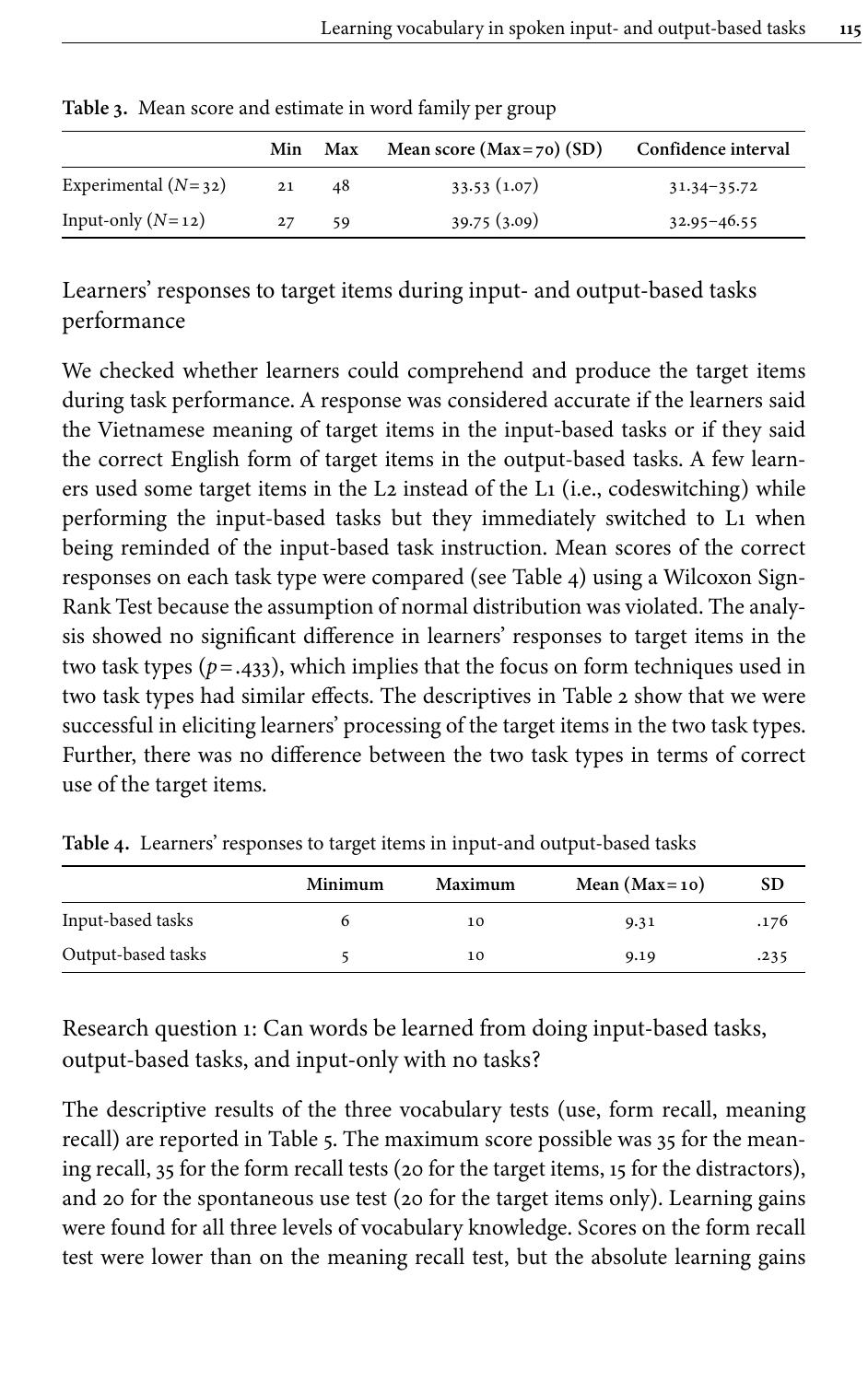(i.e. the difference between the pre- and post-test scores) were almost the same for the form recall and meaning recall aspect. We also found learning gains for the distractors in the form recall and meaning recall tests possibly due a test effect.

|                           | Pre-test M |               | Post-test M    |                | Abs. gains M |               |
|---------------------------|------------|---------------|----------------|----------------|--------------|---------------|
|                           | (SD)       | 95% CI        | (SD)           | 95% CI         | (SD)         | 95% CI        |
| Target items $(max = 20)$ |            |               |                |                |              |               |
| Use                       | 2.00(0.43) | $1.11 - 2.89$ | 6.09<br>(0.68) | $4.70 - 7.48$  | 4.13(0.48)   | $3.13 - 5.12$ |
| Form<br>recall            | 4.06(0.44) | $3.17 - 4.96$ | 9.16<br>(0.73) | $7.65 - 10.66$ | 5.13(0.52)   | $4.05 - 6.20$ |
| Meaning<br>recall         | 6.88(0.60) | $5.64 - 8.11$ | 12.50(0.7)     | $11.08 - 13.9$ | 5.78(0.47)   | $4.80 - 6.76$ |
| Distractors ( $max=15$ )  |            |               |                |                |              |               |
| Form<br>recall            | 1.19(0.17) | $0.83 - 1.55$ | 1.84<br>(0.22) | $1.39 - 2.29$  | 0.84(0.16)   | $0.50 - 1.19$ |
| Meaning<br>recall         | 2.19(0.27) | $1.62 - 2.76$ | 3.31<br>(0.35) | $2.58 - 4.04$  | 1.31(0.31)   | $0.66 - 1.96$ |

<span id="page-16-0"></span>**Table 5.** Learning gains – target item and distractors

*Note*.

CI = Confidence interval

The Wilcoxon-Signed Rank test showed that there was a significant difference in learning gains between the target items and the distractors. The participants learned more target items than the distractors in the form recall test (*Z*=−5.31, *p*<.000), and the meaning recall test (*Z* = −5.27, *p* <.001). The results indicate that the learning gains could therefore be ascribed primarily to the task effects rather than the test effect. However, given that there was no distractor in the spontaneous use test, it remains uncertain whether the learning gains in this test can be attributed to the tasks. Therefore, no further analysis was conducted for the spontaneous use test.

Research question 2: Is there a difference in the effectiveness of input-based tasks, output-based tasks, and input-only on vocabulary learning?

The descriptive statistics (see [Table](#page-18-0) 6) revealed that there were gains from pretests to posttests in the input-only condition, input-based tasks as well as in the outputbased tasks. [Table](#page-18-0) 6 also showed that words were learned slightly better in the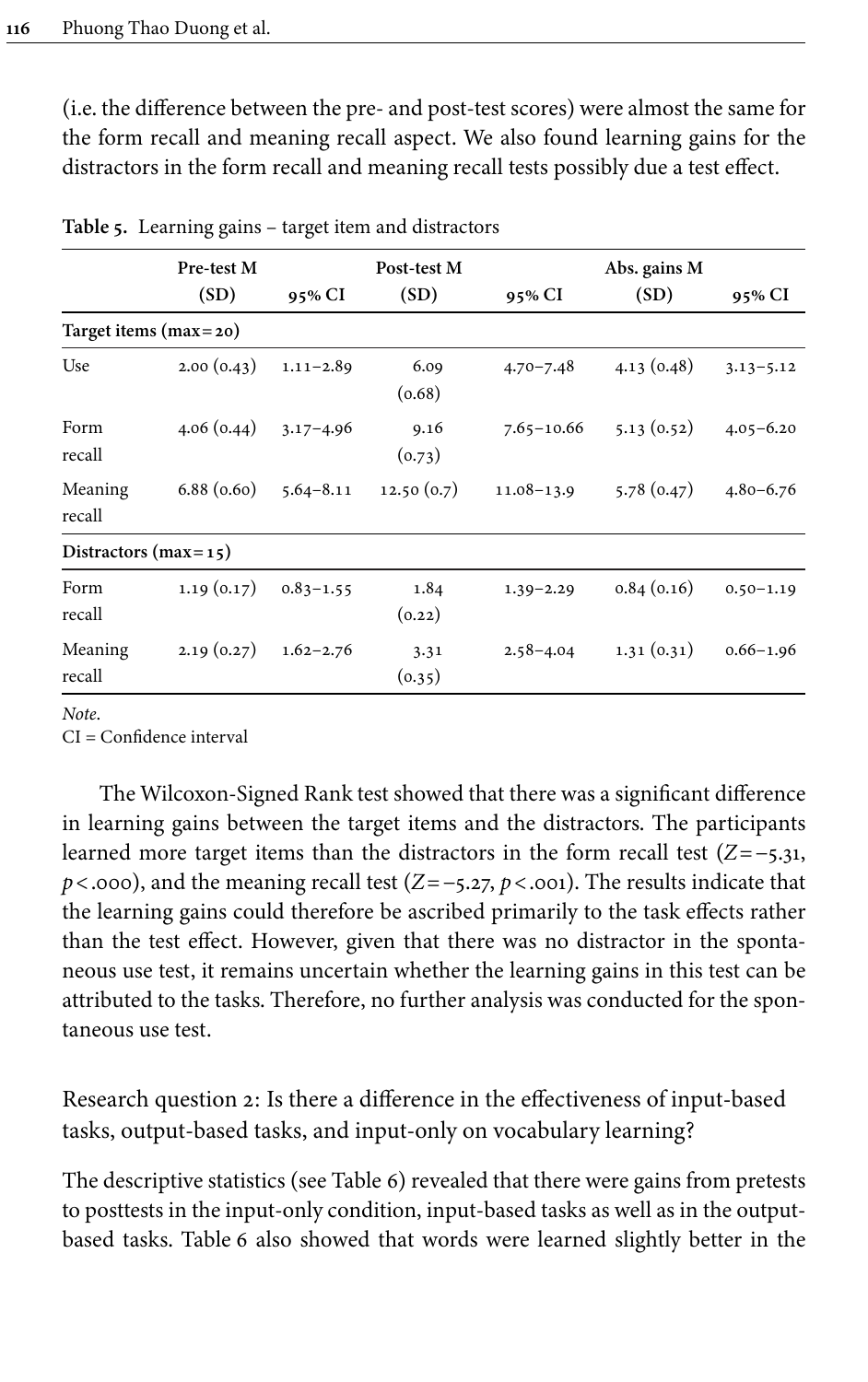input- and output-based tasks than in the input-only condition at the form recall as well as the meaning recall level. The Wilcoxon-Signed Rank tests showed that there was no significant difference in gains between the input- and output-based tasks in the form recall test  $(Z=-340, p=.734)$  and in the meaning recall test (*Z*=−.041, *p*=.967). However, the Mann-Whitney U tests revealed significant differences in learning gains between the between the input-based tasks and the input-only in the form recall test (*Z*=−3.681, *p*<.001) and the meaning recall test (*Z*=−3.524, *p*<.001). Similarly, the Mann-Whitney U tests also displayed significant differences in gains between the output-based tasks and the input-only in the form recall (*Z*=−3.439, *p*=.001) and the meaning recall test (*Z*=−3.909, *p*<.001).

## **Discussion**

The present study extends previous research on input-based tasks by exploring another type of input-based task than listen-and-do tasks and by comparing the effects of input-based with output-based tasks as well as with input only on vocabulary learning. The findings suggest that input-based tasks, output-based tasks, and input-only condition can all facilitate L2 vocabulary learning, but to different degrees. Vocabulary was learned better in the input-based tasks than in the inputonly condition, whereas there were no differences in learning gains between the input- and output-based tasks.

Effects of input- only on L2 vocabulary learning in comparison to inputbased and output-based tasks

The study suggests that viewing L2 captioned videos with a glossary available resulted in learning gains in all three tests: spontaneous use, form recall and meaning recall. The findings, thus, contribute to previous research which has shown that incidental vocabulary acquisition through viewing captioned audiovisual input does occur [\(Montero Perez et](#page-22-11) al., 2014; [Peters, 2019](#page-22-15); [Peters et](#page-22-16) al., 2016). The gains; however, were quite modest. The input-only group learned on average 1 to 2 words in three tests (i.e. use, form recall, meaning recall) after watching the videos, whereas in [Nguyen and Boers' \(2018\)](#page-22-7) study, learners learned approximately 3 words at the meaning recall level 2 weeks after watching a TED Talk. However, participants in their study were encouraged to take notes between two times of viewing and they had to answer several yes/no content questions. In our study, note-taking was not permitted and no input-based exercise was given, which might have played a role in limiting the learners' working memory and led to lower learning gains. Additionally, research has shown that frequency of occur-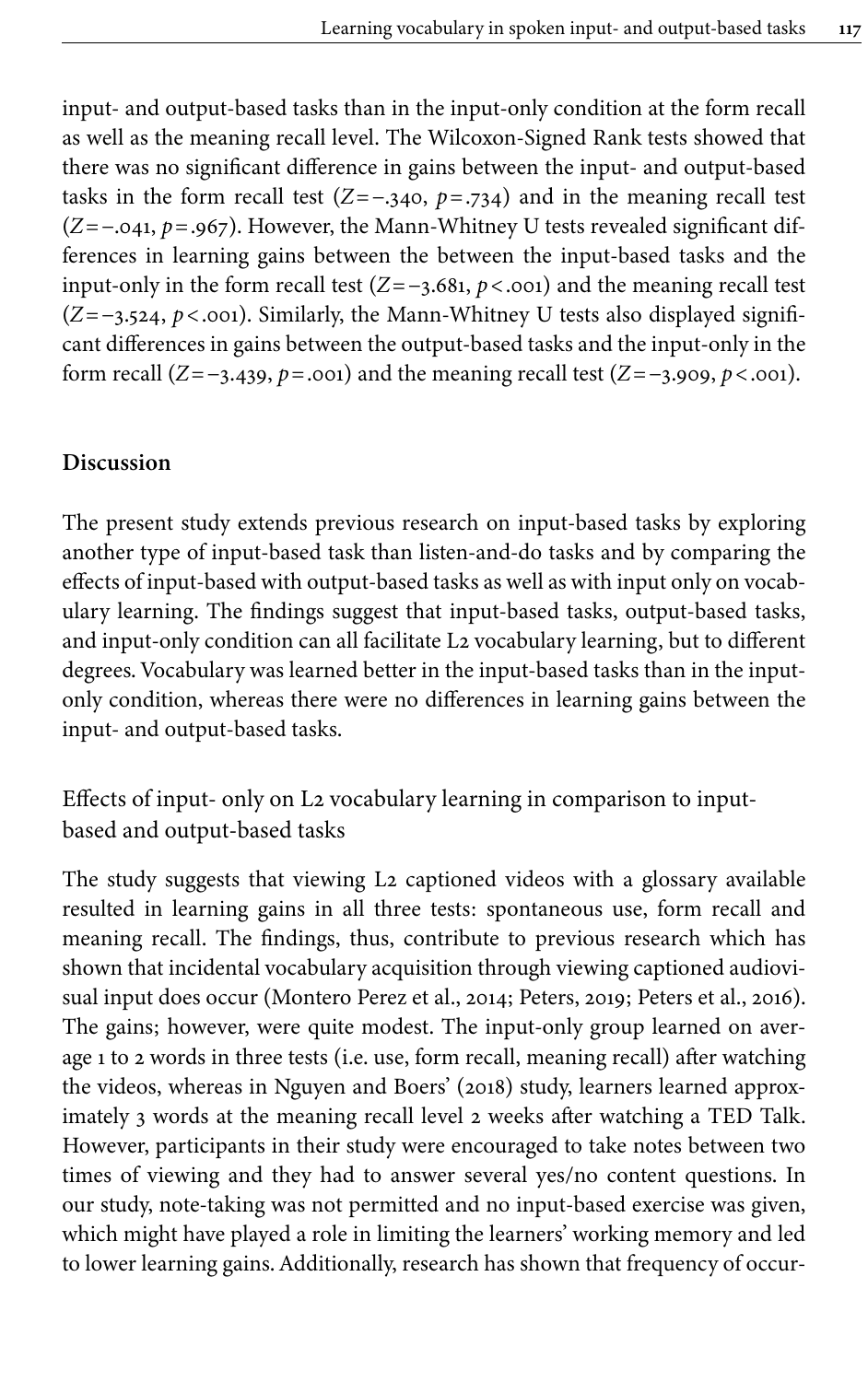<span id="page-18-0"></span>

|                                                                                                                                                                           |               | Use                           |                          |               | Form recall                            |               |                | Meaning recall                         |               |
|---------------------------------------------------------------------------------------------------------------------------------------------------------------------------|---------------|-------------------------------|--------------------------|---------------|----------------------------------------|---------------|----------------|----------------------------------------|---------------|
|                                                                                                                                                                           | Pretest       | Posttest                      | Abs. gains               | Pretest       | Posttest                               | Abs. gains    | Pretest        | Posttest                               | Abs. gains    |
|                                                                                                                                                                           |               | Mean (SD) Mean (SD) Mean (SD) |                          |               | Mean (SD) Mean (SD) Mean (SD)          |               |                | Mean (SD) Mean (SD) Mean (SD)          |               |
|                                                                                                                                                                           | 95% CI        | 95% CI                        | 95% CI                   | 95% CI        | 95% CI                                 | 95% CI        | 95% CI         | 95% CI                                 | 95% CI        |
| nput-only                                                                                                                                                                 | 2.16(0.77)    |                               | $3.00(0.73)$ 1.25 (0.57) |               | $4.83(1.01)$ $6.50(1.13)$ $1.91(0.48)$ |               |                | $7.66(1.36)$ $9.00(1.41)$ $1.75(0.60)$ |               |
|                                                                                                                                                                           | $0.45 - 3.87$ | $1.37 - 4.62$                 | $0.02 - 2.52$            | $2.58 - 7.08$ | $4.00 - 8.99$                          | $0.85 - 2.98$ | $4.67 - 10.66$ | $5.88 - 12.1$                          | $0.41 - 3.08$ |
| Input-based tasks                                                                                                                                                         | 1.09(0.23)    | 2.97(0.38)                    | 1.88(0.27)               | 2.13(0.22)    | 4.63(0.39)                             | 2.50(0.31)    | 3.56(0.40)     | 6.34(0.39)                             | 2.78(0.32)    |
|                                                                                                                                                                           | $0.62 - 1.56$ | $2.19 - 3.74$                 | $1.32 - 2.43$            | $1.66 - 2.59$ | $3.82 - 5.43$                          | $1.87 - 3.13$ | $2.74 - 4.39$  | $5.54 - 7.15$                          | $2.11 - 3.45$ |
| Jutput-based tasks                                                                                                                                                        | 0.91(0.22)    | 3.13(0.35)                    | 2.25(.028)               |               | $1.88(0.28)$ $4.50(0.38)$              | 2.66 (0.29)   | 3.31(0.38)     | 5.91 (0.39)                            | 2.75(0.26)    |
|                                                                                                                                                                           | $0.45 - 1.37$ | $2.40 - 3.85$                 | $1.67 - 2.83$            | $1.29 - 2.46$ | $3.71 - 5.29$                          | $2.06 - 3.25$ | $2.54 - 4.09$  | $5.11 - 6.70$                          | $2.21 - 3.29$ |
| Max score possible in three tests for the input-only group = 20. Max score possible in three tests for items learned input-based tasks = 10 and items learned in<br>Note. |               |                               |                          |               |                                        |               |                |                                        |               |

Table 6. Learning gains in input-based tasks, output-based tasks, and input-only with no tasks **Table 6.** Learning gains in input-based tasks, output-based tasks, and input-only with no tasks Max score possible in three tests for the input-only group=20, Max score possible in three tests for items learned input-based tasks=10 and items learned in .<br>H .<br>4 H  $\frac{a}{c}$ Ļ nteresting the series of the series of the series of the series of the series of the series of the series of the series of the series of the series of the series of the series of the series of the series of the series of t output-based tasks=10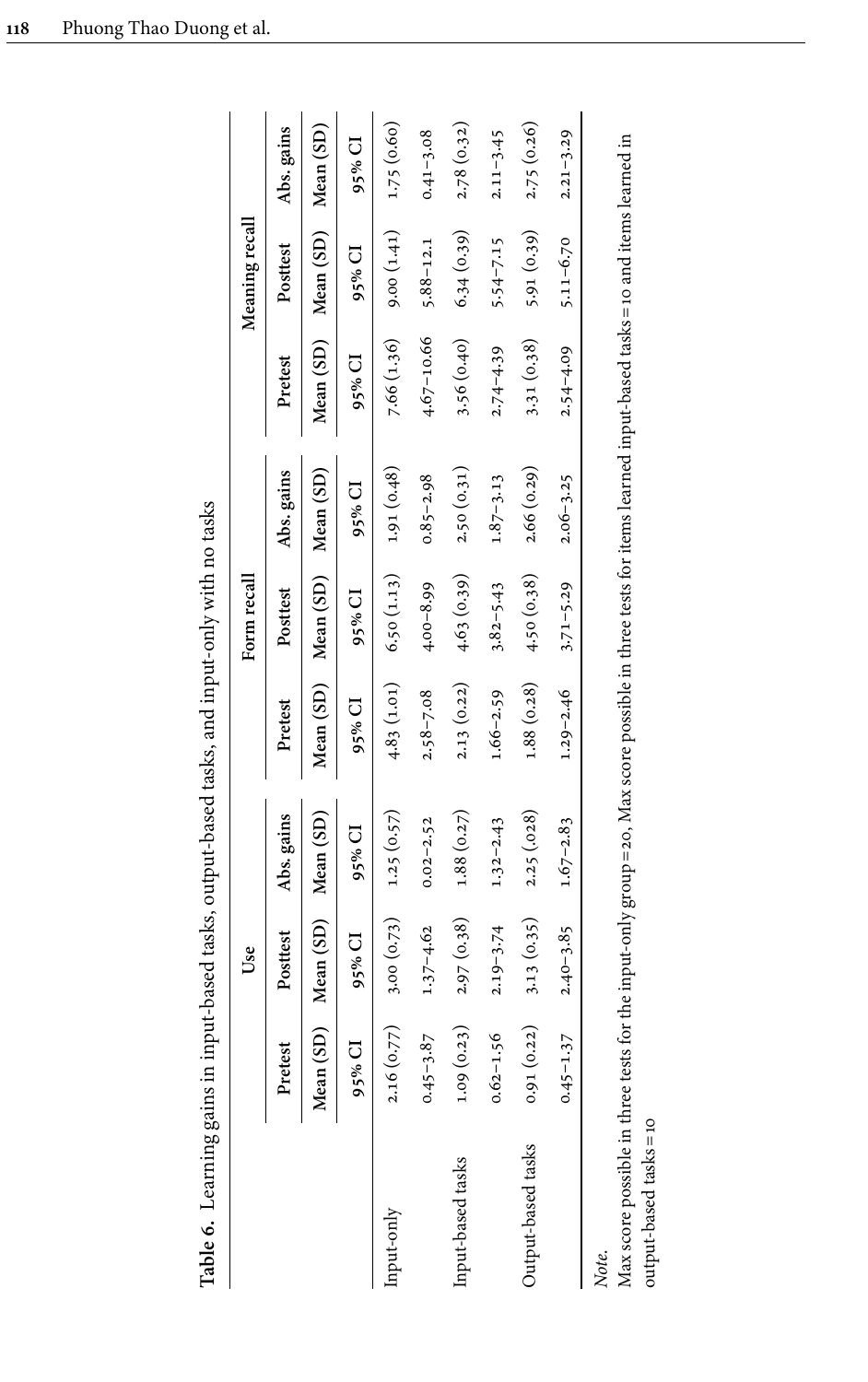rence is positively related to word learning [\(Peters & Webb, 2018;](#page-22-10) [Peters, 2019\)](#page-22-15). In our study, each target item occurred only once in the video, which might be another reason for the low learning gains.

Our study showed that learners who did the input-based tasks could learn significantly more words than the input-only group, who only watched the video clips. Our findings, thus, seem to support previous research that input-plus activities could lead to vocabulary gains superior to those of input-only (e.g., [Hill &](#page-21-4) [Laufer, 2003](#page-21-4); [Mason & Krashen, 2004](#page-22-1); Peters et [al., 2009\)](#page-22-3). Yet, given that the experimental group spent more time on the input-based tasks than the input-only group spent on watching the videos, the learning difference could also be attributed to the difference in time-on-task. The findings should therefore be interpreted with care.

L2 vocabulary learning from input-based tasks and output-based tasks

First, our study reveals that input- and output-based tasks can develop vocabulary knowledge at the level of spontaneous use of words in an oral narrative with picture prompts, oral form recall and oral meaning recall. On average, the experimental group learned 5 out of 16 items at the form recall level and 6 out of 13 items at the meaning recall level. This amount of learning is encouraging, especially since learning was measured one week after the task performance. Our results confirm Duong et [al.'s \(in press\)](#page-21-2) findings which used the same tasks, test formats and target items, but focused on written tasks and written vocabulary knowledge.

The present study used spoken tasks and tested learning gains in oral vocabulary tests (with an exception of the meaning recall test which tested the comprehension of both written and spoken form). It should be noted that the gains were slightly higher in Duong et [al. \(in press\)](#page-21-2) compared to this study, that is, two items more for each test (spontaneous use, form recall, and meaning recall). Given that we used the same target items, a similar test format and comparable participants' profiles, we assume that task modality (speaking vs. writing) might have played a role, and writing tasks seem to facilitate vocabulary acquisition better than speaking tasks. Yet, given that our study does not directly compare the two task modalites, further experimental research which directly compares the two modes is encouraged.

Second, we found that even though spoken input-based tasks resulted in more gains for meaning recall, and spoken output-based tasks led to larger gains for form recall, the difference between two task types for each aspect was not significant. Unlike Duong et [al. \(in press\)](#page-21-2), this finding does not offer evidence for the Transfer Appropriate Processing (TAP) theory ([Morris et](#page-22-8) al., 1977). However, our finding was consistent with [Shintani \(2011\)](#page-23-1) who found that PPP activi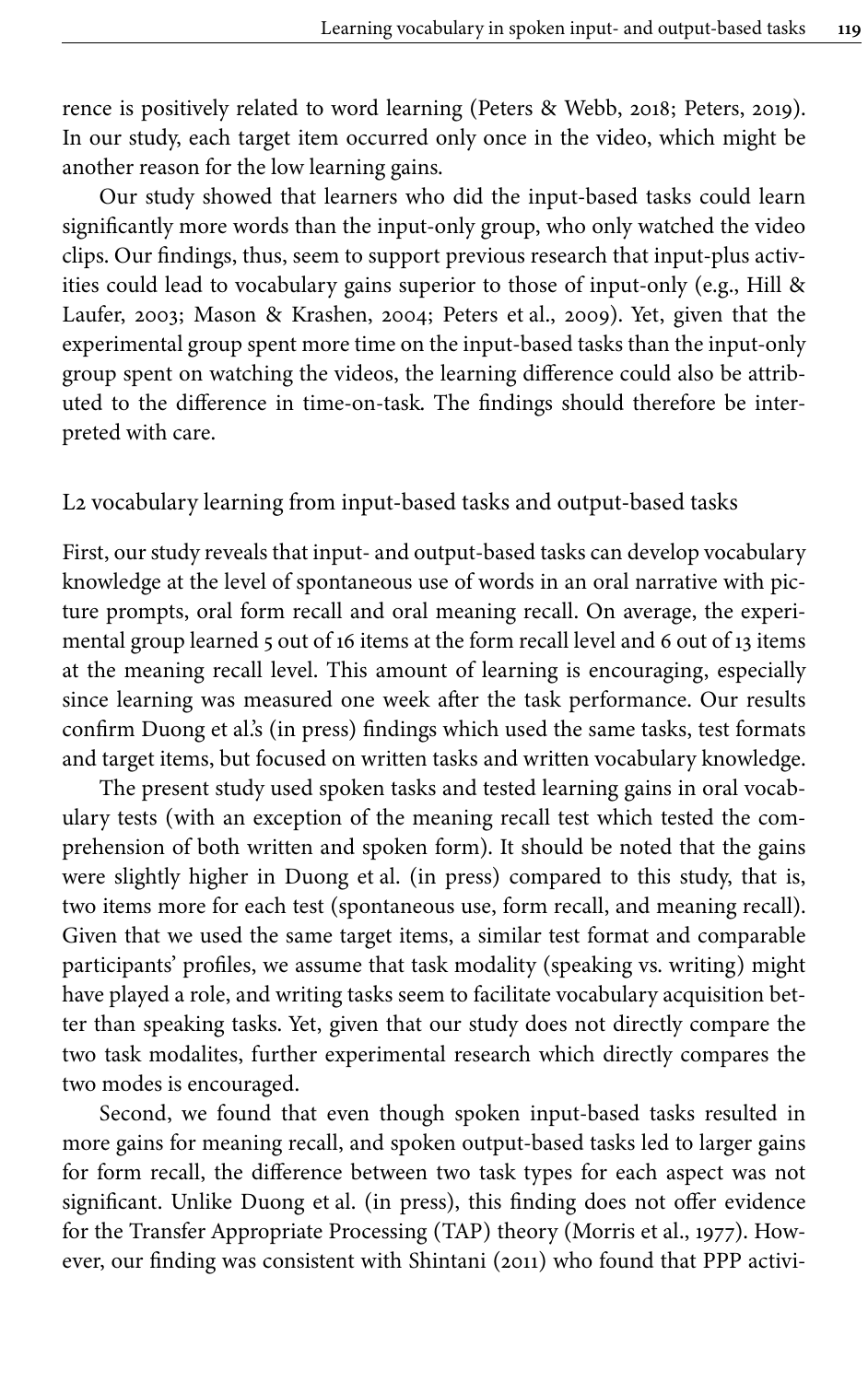ties and input-based tasks had similar effects on vocabulary learning at the level of meaning recall and form recall. She argued that the opportunities for interaction with the teacher, in the form of clarification requests/ confirmation checks in the listen-and-do tasks, might have enabled the learners to comprehend the input as well as use L2 forms of the target items. Therefore, learners who performed the listen-and-do tasks were assumed to have almost the same opportunities as the PPP groups to process the meaning and the L2 form. In our study, while learner-researcher interaction in the input-based tasks was not encouraged, the qualitative analysis of the learners' responses during task performance shows that sometimes learners naturally used the target items in the L2 in their L1 phone messages. This phenomenon of codeswitching might partially explain learners' significant gains in the form recall test.

It should be noted that there are a number of limitations. A first limitation concerns the small number of target items and the short period of instruction. It is worth examining whether similar effects might be obtained in conceptual replications with other lexical types and longer times of instruction. In addition, a factor that might influence the task effects is learners' use of strategies when watching the video (e.g., pausing or freeze framing) which might influence the level of noticing to target items. Further studies might explore how these strategies moderate the effects of captioned videos on language acquisition. Also, we had a fairly small numbers of participants in the input-only group compared with the experimental group, which limits the generalizability of our findings. Another limitation pertains to the meaning recall test. As the items were presented in both L2 written and spoken form in the meaning recall test, it seemed difficult to know whether the learners could recall the spoken form or the written form of the target items. Thus, in future studies, the use of meaning recall tests in which items are presented only in L2 spoken or written form would be an asset.

#### **Conclusion**

This study has investigated the comparative effects of input-only, spoken inputbased tasks, and spoken output-based tasks on vocabulary acquisition. Despite the fact that input- and output-based tasks were operationalized differently, both types of tasks led to similar gains in comprehension (= meaning recall of written and spoken form) and productive vocabulary knowledge (= spontaneous use of words in oral narratives with picture prompts, and oral form recall). In addition, the study revealed that input-based tasks led to significantly more learning gains than input-only, which indicates that vocabulary learning can be enhanced if words are processed again in tasks.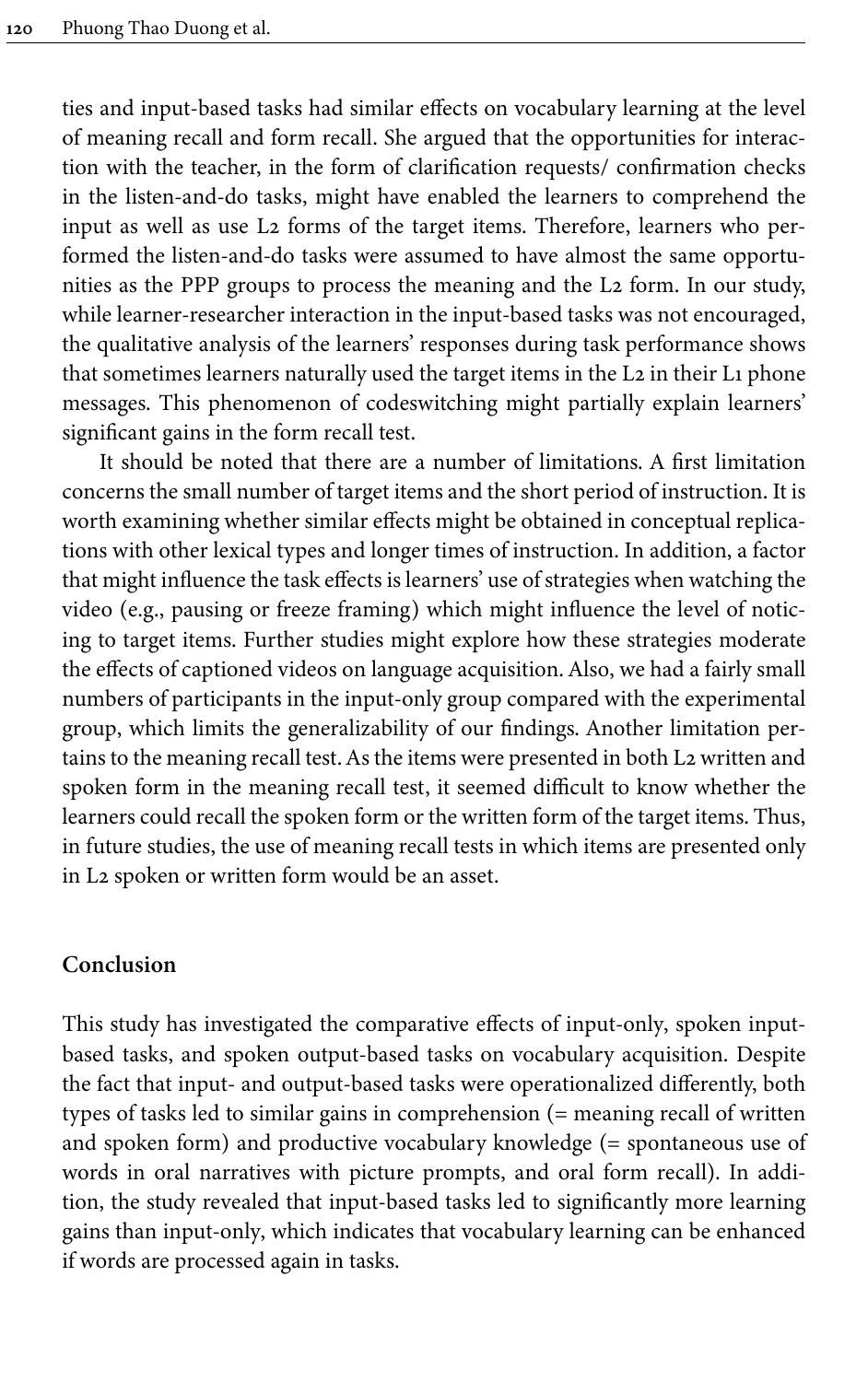In terms of pedagogical implications, together with previous research [\(Duong](#page-21-2) et [al., in press;](#page-21-2) [Shintani, 2012](#page-23-0)), our study suggests that input-based tasks can foster vocabulary learning; and we recommend that teachers might consider employing input-based tasks in written as well as oral modality to teach vocabulary to A2-B1 level students. In addition, this study again emphasizes the value of inputplus activities in vocabulary teaching. It has been well established that TV viewing is useful for incidental vocabulary learning. However, important words might not be learned incidentally and thus follow-up activities such as input/output-based tasks might be administered to focus learners' attention to specific words.

## **References**

- <span id="page-21-8"></span>Baltova, I. (1999). Multisensory language teaching in a multidimensional curriculum: The use of authentic bimodal video in core French. *Canadian Modern Language Review*, *56*, 32–48. [https://doi.org/10.3138/cmlr.56.1.31](https://doi.org/10.3138%2Fcmlr.56.1.31)
- <span id="page-21-11"></span>Beglar, D. (2010). A Rasch-based validation of the Vocabulary Size Test. *Language Testing*, *27*(1),101–118. [https://doi.org/10.1177/0265532209340194](https://doi.org/10.1177%2F0265532209340194)
- <span id="page-21-9"></span>Brysbaert, M., Warriner, A.B., & Kuperman, V. (2014). Concreteness ratings for 40 thousand generally known English word lemmas. *Behavior Research Methods*, *46*, 904–911. [https://doi.org/10.3758/s13428](https://doi.org/10.3758%2Fs13428-013-0403-5)‑013‑0403‑5
- <span id="page-21-10"></span>Davies, M. (2009). The 385+million word corpus of contemporary American English (1990–2008+): Design, architecture, and linguistic insights. *International Journal of Corpus Linguistics*, *14*, 159–190. [https://doi.org/10.1075/ijcl.14.2.02dav](https://doi.org/10.1075%2Fijcl.14.2.02dav)
- <span id="page-21-2"></span>Duong, P.T., Montero Perez, M., Desmet, P., & Peters, E. (in press). Differential effects of input-based and output-based tasks on L2 vocabulary learning. *Canadian Journal of Applied Linguistics*.
- <span id="page-21-5"></span>Ellis, R. (2003). *Task-based language learning and teaching*. Oxford University Press.
- <span id="page-21-0"></span>Ellis, R., Tanaka, Y., & Yamazaki, A. (1994). Classroom interaction, comprehension, and the acquisition of L2 word meanings. *Language Learning*, *44*, 449–491. [https://doi.org/10.1111/j.1467](https://doi.org/10.1111%2Fj.1467-1770.1994.tb01114.x)‑1770.1994.tb01114.x
- <span id="page-21-1"></span>Erlam, R., & R. Ellis. (2018). Input-based tasks for beginner-level learners: An approximate replication and extension of Erlam & Ellis (2018). *Language Teaching*, 1–22. [https://doi.org/10.1017/S0261444818000216](https://doi.org/10.1017%2FS0261444818000216)
- <span id="page-21-3"></span>Halliday, M.A.K. (1989). *Spoken and written language*. Oxford University Press.
- <span id="page-21-4"></span>Hill, M., & Laufer, B. (2003). Type of task, time-on-task and electronic dictionaries in incidental vocabulary acquisition. *International Review of Applied Linguistics in Language Teaching*, *41*(2), 87–106. [https://doi.org/10.1515/iral.2003.007](https://doi.org/10.1515%2Firal.2003.007)
- <span id="page-21-7"></span>Loschky, L. & R. Bley-Vroman. (1993). Grammar and task-based methodology. In G. Crookes & S. Gass (Eds.), *Tasks and language learning: Integrating theory and practice* (pp. 123–167). Multilingual Matters.
- <span id="page-21-6"></span>Jin, Z., & Webb, S. (2020). Incidental vocabulary learning through listening to teacher talk. *Modern Language Journal*, *104*(3), 550–566. [https://doi.org/10.1111/modl.12661](https://doi.org/10.1111%2Fmodl.12661)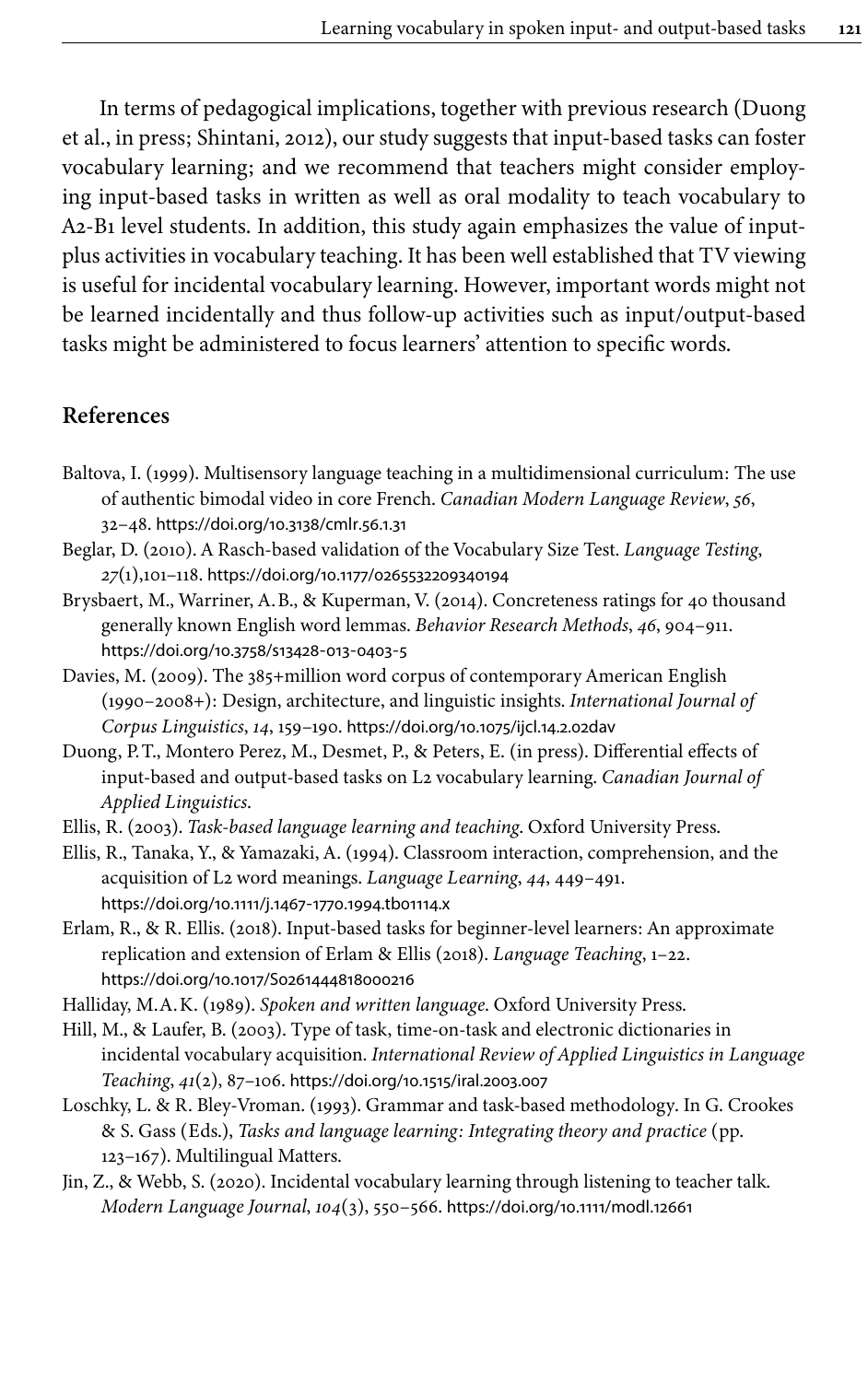- <span id="page-22-5"></span>Kim, Y. (2008). The contribution of collaborative and individual tasks to the acquisition of L2 vocabulary. *Modern Language Journal*, *92*(1), 114–130. [https://doi.org/10.1111/j.1540](https://doi.org/10.1111%2Fj.1540-4781.2008.00690.x)‑4781.2008.00690.x
- <span id="page-22-0"></span>Manchón, R., & Williams, J. (2016). L2 writing and SLA studies. In R. Manchón & P. Matsuda (Eds.), *The handbook of second language writing* (pp. 567–586). De Gruyter Mouton. [https://doi.org/10.1515/9781614511335](https://doi.org/10.1515%2F9781614511335-029)‑029
- <span id="page-22-1"></span>Mason, B., & Krashen, S. (2004). Is form-focused vocabulary instruction worth-while? *RELC ournal*, *35*(2), 179–185. [https://doi.org/10.1177/003368820403500206](https://doi.org/10.1177%2F003368820403500206)
- <span id="page-22-13"></span>McEnery, T. (2006). *Swearing in English: Bad Language, Purity and Power from 1586 to the Present*. Routledge.
- <span id="page-22-2"></span>Min, H-T. (2008). EFL vocabulary acquisition and retention: Reading plus vocabulary enhancement activities and narrow reading. *Language Learning*, *58*(1), 73–115. [https://doi.org/10.1111/j.1467](https://doi.org/10.1111%2Fj.1467-9922.2007.00435.x)‑9922.2007.00435.x
- <span id="page-22-11"></span>Montero Perez, M., Peters, E., Clarebout, G., & Desmet, P. (2014). Effects of captioning on video comprehension and incidental vocabulary learning. *Language Learning & Technology*, *18*(1), 118–141.
- <span id="page-22-8"></span>Morris, C.D., Bransford, J.D., & Franks, J.J. (1977). Levels of processing versus transfer appropriate processing. *Journal of Verbal Learning and Verbal Behavior*, *16*, 519–533. [https://doi.org/10.1016/S0022](https://doi.org/10.1016%2FS0022-5371%2877%2980016-9)‑5371(77)80016‑9
- <span id="page-22-12"></span>Nation, I.S.P., & Heatley, A. (1994). Range: A program for the analysis of vocabulary in texts [Computer software]. [https://www.wgtn.ac.nz/lals/resources/paul-nations-resources](https://www.wgtn.ac.nz/lals/resources/paul-nations-resources/vocabulary-analysis-programs) [/vocabulary-analysis-programs](https://www.wgtn.ac.nz/lals/resources/paul-nations-resources/vocabulary-analysis-programs)
- <span id="page-22-6"></span>Nassaji, H., & Tian, J. (2010). Collaborative and individual output tasks and their effects on learning English phrasal verbs. *Language Teaching Research*, *14*(4), 397–419. [https://doi.org/10.1177/1362168810375364](https://doi.org/10.1177%2F1362168810375364)
- <span id="page-22-14"></span>Nguyen, L.T.C., & Nation, I.S.P. (2011). A bilingual vocabulary size test of English for Vietnamese learners. *RELC Journal*, *42*(1), 86–99. [https://doi.org/10.1177/0033688210390264](https://doi.org/10.1177%2F0033688210390264)
- <span id="page-22-7"></span>Nguyen, C.D. & Boers, F. (2018). The effect of content retelling on vocabulary uptake from a TED Talk. *TESOL Quarterly*. [https://doi.org/10.1002/tesq.441](https://doi.org/10.1002%2Ftesq.441)
- <span id="page-22-9"></span>Pellicer-Sánchez, A. & Schmitt, N. (2010). Incidental vocabulary acquisition from an authentic novel: Do Things Fall Apart? *Reading in a Foreign Language*, *22*(1), 31–55.
- <span id="page-22-15"></span>Peters, E. (2019). The effect of imagery and on-screen text on foreign language vocabulary learning from audivisual input. *TESOL Quarterly*, *53*(4), 1008–1032. [https://doi.org/10.1002/tesq.531](https://doi.org/10.1002%2Ftesq.531)
- <span id="page-22-16"></span>Peters, E., Heynen, E., Puimège, E. (2016). Learning vocabulary through audiovisual input: The differential effect of L1 subtitles and captions. *System*, *63*, 134–148. [https://doi.org/10.1016/j.system.2016.10.002](https://doi.org/10.1016%2Fj.system.2016.10.002)
- <span id="page-22-3"></span>Peters, E., Hulstijn, J.H., Sercu, L., & Lutjeharms, M. (2009). Learning L2 German vocabulary through reading: The effect of three enhancement techniques compared. *Language Learning*, *59*(1), 113–151. [https://doi.org/10.1111/j.1467](https://doi.org/10.1111%2Fj.1467-9922.2009.00502.x)‑9922.2009.00502.x
- <span id="page-22-10"></span>Peters, E., & Webb, S. (2018). Incidental vocabulary acquisition through viewing L2 television and factors that affect learning. *Studies in Second Language Acquisition*, *40*(3), 551–577. [https://doi.org/10.1017/S0272263117000407](https://doi.org/10.1017%2FS0272263117000407)
- <span id="page-22-4"></span>Plonsky, L., & Kim, Y. (2016). Task-based learner production: A substantive and methodological review. *Annual Review of Applied Linguistics*, *36*, 73–97. [https://doi.org/10.1017/S0267190516000015](https://doi.org/10.1017%2FS0267190516000015)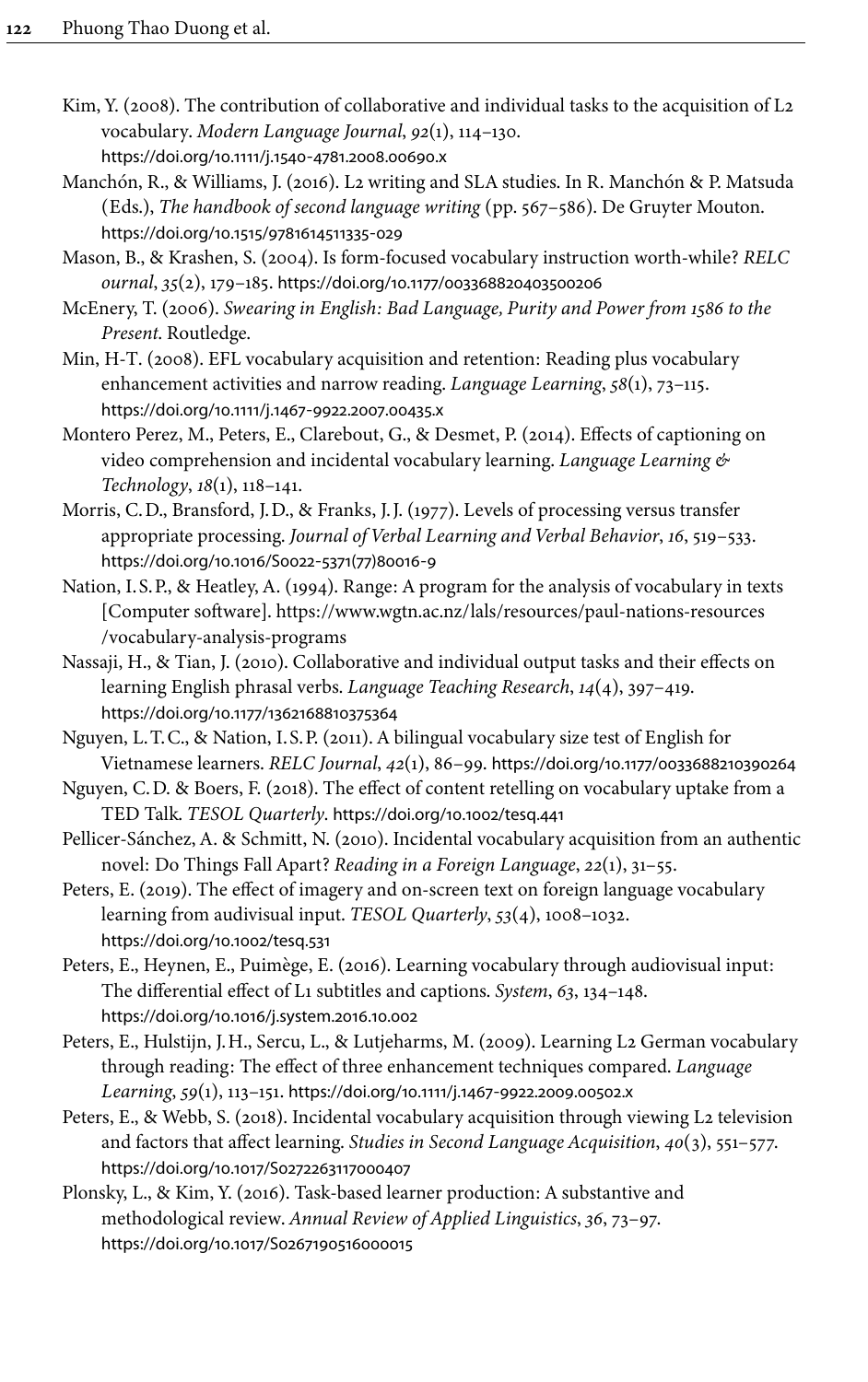- <span id="page-23-6"></span>Révész, A. (2017). Replication in task-based language teaching research: Kim (2012) and Shintani (2012). *Language Teaching*, *52*(3), 374–384. [https://doi.org/10.1017/S0261444817000283](https://doi.org/10.1017%2FS0261444817000283)
- <span id="page-23-7"></span>Schoonen, R., Snellings, P., Stevenson, M., & van Gelderen, A. (2009). Towards a blueprint of the foreign language writer: The linguistic and cognitive demands of foreign language writing. In R.M. Manchón (Ed.), *Writing in foreign language contexts: Learning, teaching, and research* (pp. 77–101). Multilingual Matters. [https://doi.org/10.21832/9781847691859](https://doi.org/10.21832%2F9781847691859-007)‑007
- <span id="page-23-1"></span>Shintani, N. (2011). A comparative study of the effects of input-based and production-based instruction on vocabulary acquisition by young EFL learners. *Language Teaching Research*, *15*(2), 137–158. [https://doi.org/10.1177/1362168810388692](https://doi.org/10.1177%2F1362168810388692)
- <span id="page-23-0"></span>Shintani, N. (2012). Input-based tasks and the acquisition of vocabulary and grammar: A process-product study. *Language Teaching Research*, *16*(2), 253–279. [https://doi.org/10.1177/1362168811431378](https://doi.org/10.1177%2F1362168811431378)
- <span id="page-23-2"></span>Shintani, N. (2013). The effect of focus on form and focus on forms instruction on the acquisition of productive knowledge of L2 vocabulary by young beginning-level learners. *TESOL Quarterly*, *47*(1), 36–62. [https://doi.org/10.1002/tesq.54](https://doi.org/10.1002%2Ftesq.54)
- <span id="page-23-3"></span>Shintani, N. (2015). The incidental grammar acquisition in focus on form and focus on forms instruction for young, beginner learners. *TESOL Quarterly*, *49*(1), 115–140. [https://doi.org/10.1002/tesq.166](https://doi.org/10.1002%2Ftesq.166)
- <span id="page-23-4"></span>Swain, M. (1998). Focus on form through conscious reflection. In Doughty, C., & Williams, J. (Eds.), *Focus on form in classroom second language acquisition* (pp. 64–81). Cambridge University Press.
- <span id="page-23-5"></span>Swain, M. (2005). The output hypothesis: Theory and research. In E. Hinkel (Ed.), *Handbook on research in second language teaching and learning* (pp. 471–484). Lawrence Erlbaum Associates.
- <span id="page-23-12"></span>Swain, M., & Lapkin, S. (2007). 'Oh, I get it now!' From production to comprehension in second language learning. In D.M. Brinton & O. Kagan (Eds.), *Heritage language acquisition: A new field emerging* (pp. 301–319). Lawrence Erlbaum Associates.
- <span id="page-23-9"></span>Vidal, K. (2011). A comparison of the effects of reading and listening on incidental vocabulary acquisition. *Language Learning*, *61*(1), 219–258. [https://doi.org/10.1111/j.1467](https://doi.org/10.1111%2Fj.1467-9922.2010.00593.x)‑9922.2010.00593.x
- <span id="page-23-8"></span>Webb, S., Newton, J., & Chang, A. (2013). Incidental learning of collocation. *Language Learning*, *63*(1), 91–120. [https://doi.org/10.1111/j.1467](https://doi.org/10.1111%2Fj.1467-9922.2012.00729.x)‑9922.2012.00729.x
- <span id="page-23-10"></span>Rodgers, M., & Webb, S. (2020). Incidental vocabulary learning through viewing television. *ITL-International Journal of Applied Linguistics*, *171*(2), 191–220. [https://doi.org/10.1075/itl.18034.rod](https://doi.org/10.1075%2Fitl.18034.rod)
- <span id="page-23-11"></span>Winke, P., Gass, S., & Sydorenko, T. (2010). The effects of captioning videos used for foreign language listening activities. *Language Learning & Technology*, *14*(1), 65–86. [http://llt.msu](http://llt.msu.edu/vol14num1/winkegasssydorenko.pdf) [.edu/vol14num1/winkegasssydorenko.pdf](http://llt.msu.edu/vol14num1/winkegasssydorenko.pdf)

## <span id="page-23-13"></span>**Appendix. GEE analyses for form recall and meaning recall test**

We used GEE to fit a repeated measured logistic regression as GEE does not assume normality and homogeneity of variance and the technique allows us to include observations per item per participant. The dependent variable in the models (one model for the form recall test, and one for the meaning recall test) was the scores on the posttests of target items that were not correctly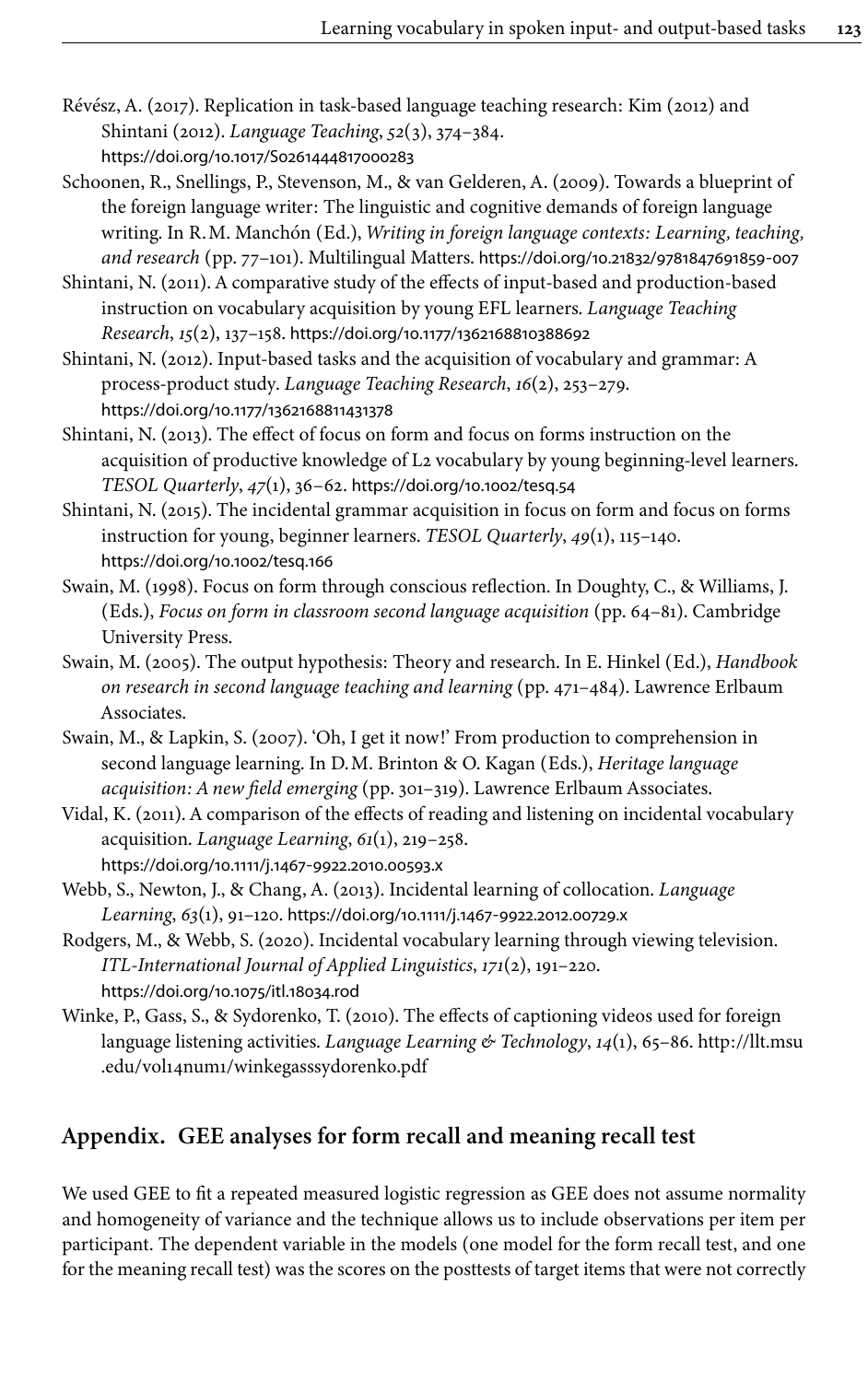answered in the pretests. The following predictors were entered as main effects in the model: 'treatment' (input-only vs. input-based tasks vs. output-based tasks), and 'lexical type' (single vs. compound). The learners' vocabulary size was entered as a covariate. For all models, predictors that did not contribute significantly to the models were then removed one by one, until the final models contained only predictors with a p-value lower than .05.

For the form recall test, the GEE analysis (see [Table](#page-24-0) 1) revealed that the treatment parameter (input-only vs. input-based tasks) (*p*=.002) significantly contributed to the model. The odds ratio showed that if the items were processed in the input-based tasks, learners were almost 3 times  $(1/328=3.04)$  more likely to produce such items correctly in the form recall posttest. However, the possibility that learners produced the items correctly was almost the same if the items were processed in the input-based tasks and the output-based tasks ( $p = .709$ ). A Bonferroni post-hoc test showed that the odds that learners produced the target items correctly differed when the items processed in the output-based tasks and in the input-only condition ( $p = .002$ ). Additionally, while vocabulary size significantly predicted the learning gains (*p*=.022), 'lexical type' did not.

|                      |                 |              |      |         |        | CI    |       |
|----------------------|-----------------|--------------|------|---------|--------|-------|-------|
| Parameter            | Wald chi-square | df           | Sig  | B       | Exp(B) | Lower | Upper |
| Intercept            | 11.00           | $\mathbf{1}$ | .001 | $-1.88$ | .152   | .050  | .463  |
| Input-only = $2$     | 9.60            | $\mathbf{1}$ | .002 | $-1.11$ | .328   | .162  | .664  |
| Output task = $1$    | .139            | $\mathbf{1}$ | .709 | $-.056$ | .946   | .706  | 1.26  |
| Input task = $\circ$ | $\mathbf 0$     |              |      |         |        |       |       |
| Vocabulary size      | 5.274           | $\mathbf 1$  | .022 | .000    | 1.000  | 1.000 | 1.000 |

<span id="page-24-0"></span>**Table A.1** GEE analysis for the form recall posttest

*Note*.

 $Exp(B) = odds ratio, CI = confidence interval$ 

For the meaning recall test, the GEE analysis showed significant effects of one predictor: the treatment parameter (input-based tasks vs. input only)  $(p=.018)$  (see [Table](#page-25-0) 2). Learners were almost 2.5 times  $(1/404 = 2.47)$  more likely to say the correct meaning of the target items in the posttest if the items were processed in the input-based tasks. Similar to the findings in the form recall test, the possibility that learners produced the items correctly was not significantly different when the items were processed in the input-based tasks and the output-based tasks (*p*=.654). A Bonferroni post-hoc test showed that that the odds that learners produced the items correctly was significantly different if the items were processed in the output-based tasks and input-only condition ( $p = .006$ ). We did not find significant effects of two predictors, 'lexical types' and 'vocabulary size'.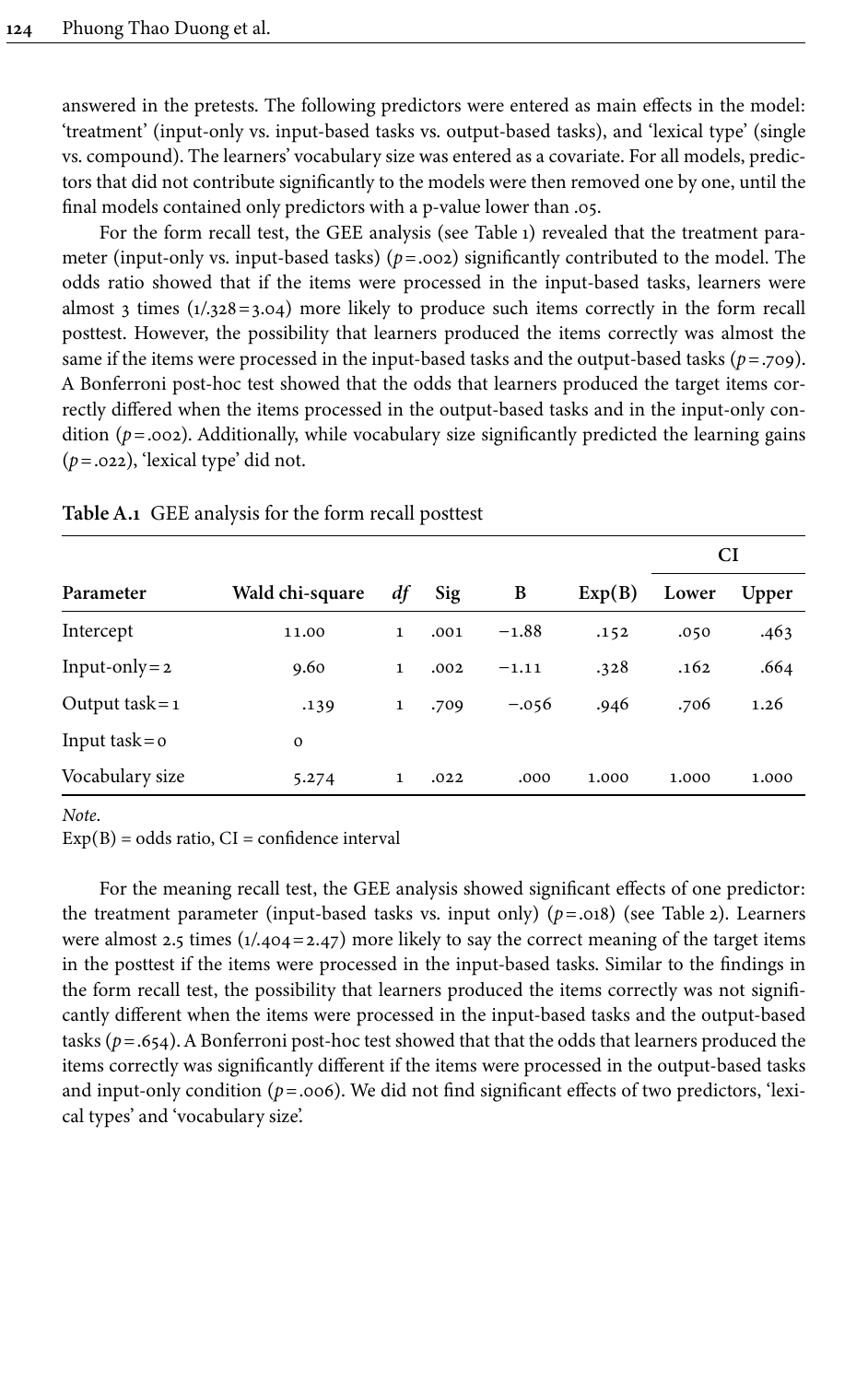|                      |                 |              |      |         |        |       | CI    |
|----------------------|-----------------|--------------|------|---------|--------|-------|-------|
| Parameter            | Wald chi-square | df           | Sig  | B       | Exp(B) | Lower | Upper |
| Intercept            | 11.16           | $\mathbf{1}$ | .001 | $-.593$ | .553   | .391  | .783  |
| Input only = $2$     | 5.59            | $\mathbf{1}$ | .018 | $-.907$ | .404   | .190  | .856  |
| Output task = $1$    | .201            | $\mathbf{1}$ | .654 | .103    | 1.10   | .707  | 1.73  |
| Input task = $\circ$ | $\mathbf 0$     |              |      |         |        |       |       |

<span id="page-25-0"></span>**Table A.2** GEE analysis for the meaning recall posttest

*Note*.

 $Exp(B) = odds ratio, CI = confidence interval$ 

## **Address for correspondence**

Phuong Thao Duong Department of Linguistics KU Leuven Sint-Andriesstraat 2 2000 Antwerpen Belgium [phuongthao.duong@kuleuven.be](mailto:phuongthao.duong@kuleuven.be)

# **Biographical notes**

**Phuong Thao Duong** is a doctoral student in the Department of Linguistics at KU Leuven. She is also affiliated with the Itec-imec group at KU Leuven. Her research interests include taskbased language learning, vocabulary learning in a foreign language, and technology-supported language teaching/learning.

**Maribel Montero Perez** (<https://research.flw.ugent.be/en/maribel.monteroperez>) is an assistant professor of second language acquisition and language didactics at Ghent University (Belgium). Her research interests include, amongst others, multimodal input for L2 learning, technology- enhanced listening, and vocabulary learning.

<https://orcid.org/0000-0002-0868-588X>

**Piet Desme**t is Full Professor in French & Applied Linguistics at KU Leuven (Belgium) and its KULAK Kortrijk Campus. He leads the KU Leuven & imec research team ITEC devoted to impactful digital innovation in education and related fields and is scientific director of the imec smart education research program. He is also the editorial board member of the journal ITL-International Journal of Applied Linguistics and CALICO Journal.

<https://orcid.org/0000-0002-9849-0874>